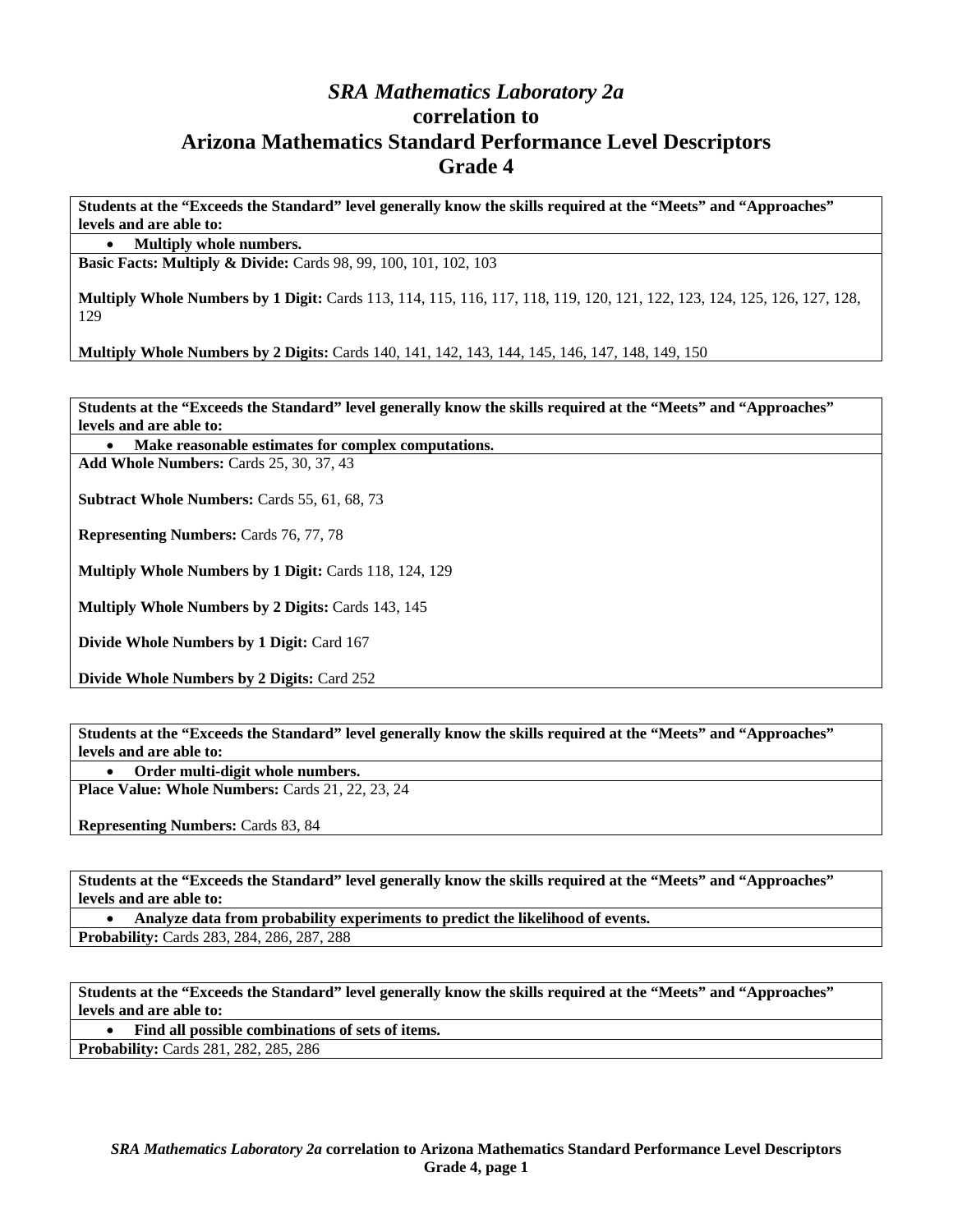• **Interpret data displays to solve word problems.** 

**Data & Graphs:** Cards 177, 178, 179, 180, 181, 182, 183, 184, 185

**Students at the "Meets the Standard" level generally know the skills required at the "Approaches" levels and are able to:** 

• **Determine equivalency among fractions, decimals, and percents.** 

**Decimal Concepts:** Cards 208, 209, 210, 213

**Fraction Concepts:** Cards 235, 236, 237, 238

**Add & Subtract Fractions:** Card 260

**Students at the "Meets the Standard" level generally know the skills required at the "Approaches" levels and are able to:** 

• **Subtract whole numbers.** 

**Basic Facts: Add & Subtract: Cards 7, 8, 9, 12, 13** 

**Subtract Whole Numbers:** Cards 55, 56, 57, 58, 59, 60, 61, 62, 63, 64, 65, 66, 67, 68, 69, 70, 71, 72, 73

**Students at the "Meets the Standard" level generally know the skills required at the "Approaches" levels and are able to:** 

• **Solve addition or subtraction equations with a variable.** 

**Basic Facts: Add & Subtract: Cards 12, 13** 

**Add Whole Numbers:** Cards 31, 36, 41, 43

**Subtract Whole Numbers:** Cards 57, 61, 66, 72, 73

**Students at the "Meets the Standard" level generally know the skills required at the "Approaches" levels and are able to:** 

• **Make reasonable estimates for computation.** 

**Add Whole Numbers:** Cards 25, 30, 37, 43

**Time & Money: Cards 45, 48, 49, 51** 

**Subtract Whole Numbers:** Cards 55, 61, 68, 73

**Representing Numbers:** Cards 76, 77, 78

**Multiply Whole Numbers by 1 Digit:** Cards 118, 124, 129

**Multiply Whole Numbers by 2 Digits:** Cards 143, 145

**Divide Whole Numbers by 1 Digit:** Card 167

**Divide Whole Numbers by 2 Digits:** Card 252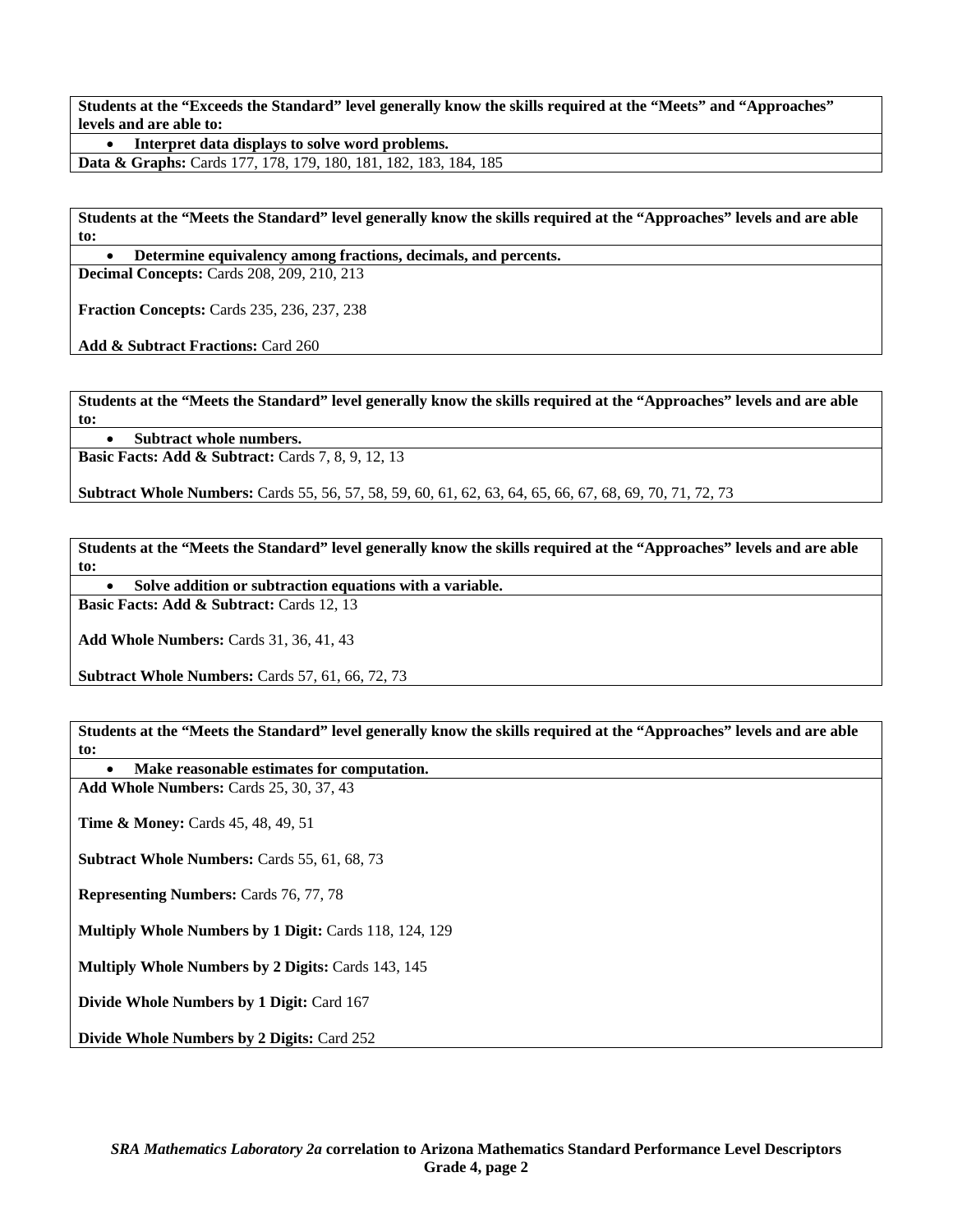• **Identify and apply rules for creating patterns and functions.** 

**Basic Facts: Add & Subtract: Cards 5, 6, 12, 13** 

**Add Whole Numbers:** Cards 31, 36

**Subtract Whole Numbers:** Cards 57, 66

**Basic Facts: Multiply & Divide: Cards 111, 112** 

**Multiply Whole Numbers by 1 Digit:** Cards 113, 114, 115, 117, 119

**Multiply Whole Numbers by 2 Digits:** Cards 140, 141, 142, 145

**Divide Whole Numbers by 1 Digit:** Card 162

**Patterns & Numbers:** Cards 199, 203, 204, 205, 206, 207

**Divide Whole Numbers by 2 Digits:** Cards 256, 259

**Students at the "Meets the Standard" level generally know the skills required at the "Approaches" levels and are able to:** 

• **Evaluate expressions with one algebraic variable.** 

**Basic Facts: Add & Subtract: Cards 12, 13** 

**Add Whole Numbers:** Cards 31, 36, 41, 43

**Subtract Whole Numbers:** Cards 57, 66, 72, 73

**Basic Facts: Multiply & Divide: Cards 111, 112** 

**Multiply Whole Numbers by 1 Digit:** Cards 117, 119, 122, 123

**Multiply Whole Numbers by 2 Digits:** Cards 142, 145

**Divide Whole Numbers by 1 Digit:** Cards 162, 166, 171, 173

**Perimeter & Area: Cards 194, 195** 

**Patterns & Numbers:** Cards 205, 206, 207

**Divide Whole Numbers by 2 Digits:** Cards 256, 258, 259

**Students at the "Meets the Standard" level generally know the skills required at the "Approaches" levels and are able to:** 

• **Compare weights using U.S. customary or metric units.** 

**Weight, Capacity, & Temperature:** Cards 219, 221, 223, 225, 226, 227, 228, 231

**Students at the "Meets the Standard" level generally know the skills required at the "Approaches" levels and are able to:** 

• **Find the perimeter of polygons.** 

**Perimeter & Area:** Cards 186, 187, 188, 189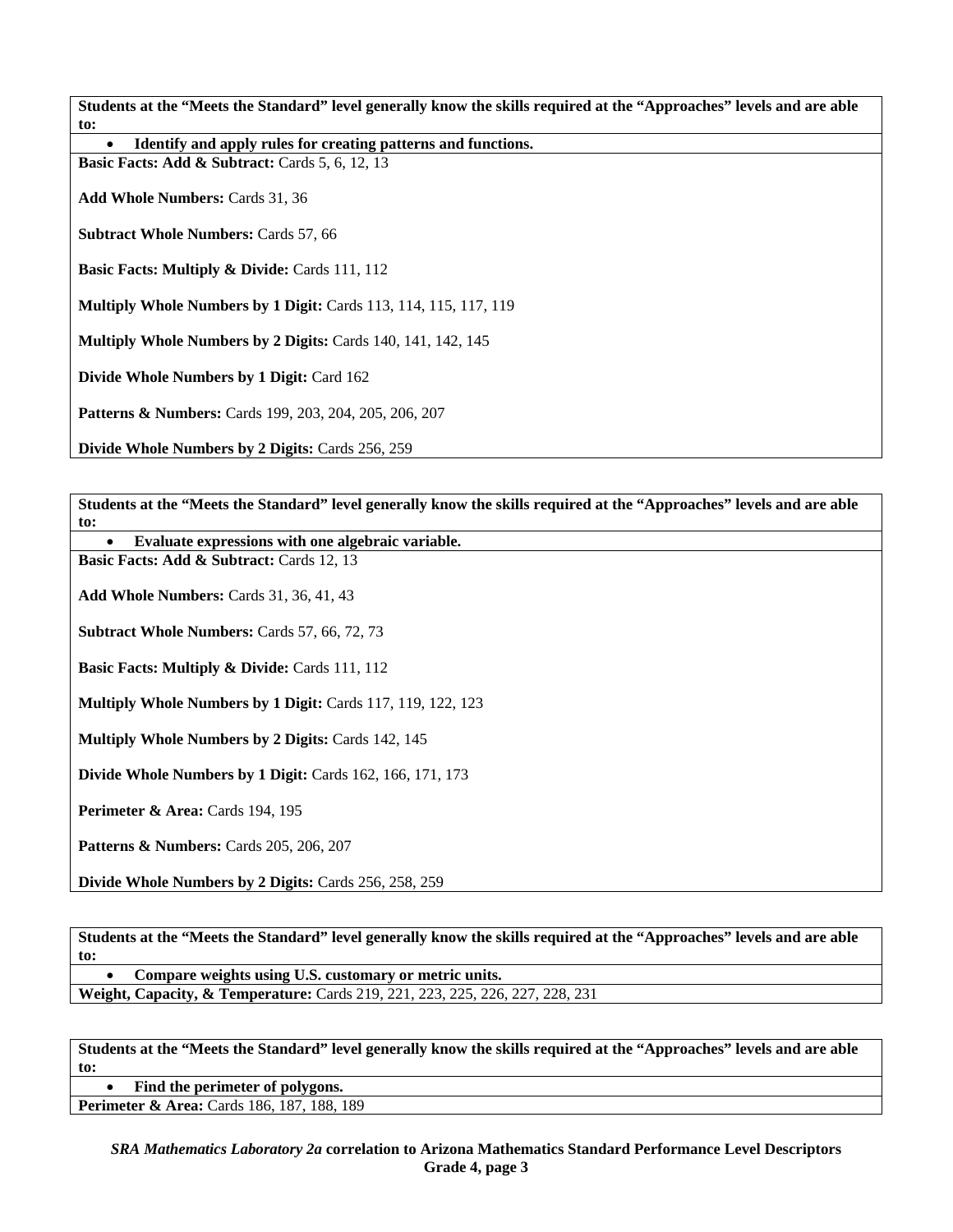• **Predict outcomes of probability experiments and compare the predictions to actual outcomes. Probability:** Cards 283, 284, 286, 287, 288

**Students at the "Approaches the Standard" level generally know and are able to:**  • **Read, write, identify, and represent whole numbers using models and symbols. Place Value: Whole Numbers:** Cards 14, 15, 16, 17, 18, 19

**Representing Numbers:** Cards 74, 75, 78, 79, 81, 82, 83, 84

**Students at the "Approaches the Standard" level generally know and are able to:** 

• **Add whole numbers.** 

**Basic Facts: Add & Subtract:** Cards 1, 2, 6, 9, 10, 11, 12, 13

**Add Whole Numbers:** Cards 25, 26, 27, 28, 29, 30, 31, 32, 33, 34, 35, 36, 37, 38, 39, 40, 41, 42, 43

**Students at the "Approaches the Standard" level generally know and are able to:**  • **Divide whole numbers using single-digit divisors. Basic Facts: Multiply & Divide:** Cards 104, 105, 106, 107, 109, 110, 111, 112

**Divide Whole Numbers by 1 Digit:** Cards 161, 162, 163, 164, 165, 166, 167, 168, 169, 170, 171, 172, 173

**Divide Whole Numbers by 2 Digits:** Cards 248, 249, 250, 251, 252, 253, 254, 255, 256, 257, 258, 259

**Students at the "Approaches the Standard" level generally know and are able to:** 

• **Select operations to complete number sentences.** 

**Basic Facts: Add & Subtract: Cards 8, 9, 11, 13** 

**Representing Numbers:** Cards 80 84

**Basic Facts: Multiply & Divide: Cards 104, 105, 108, 110, 112**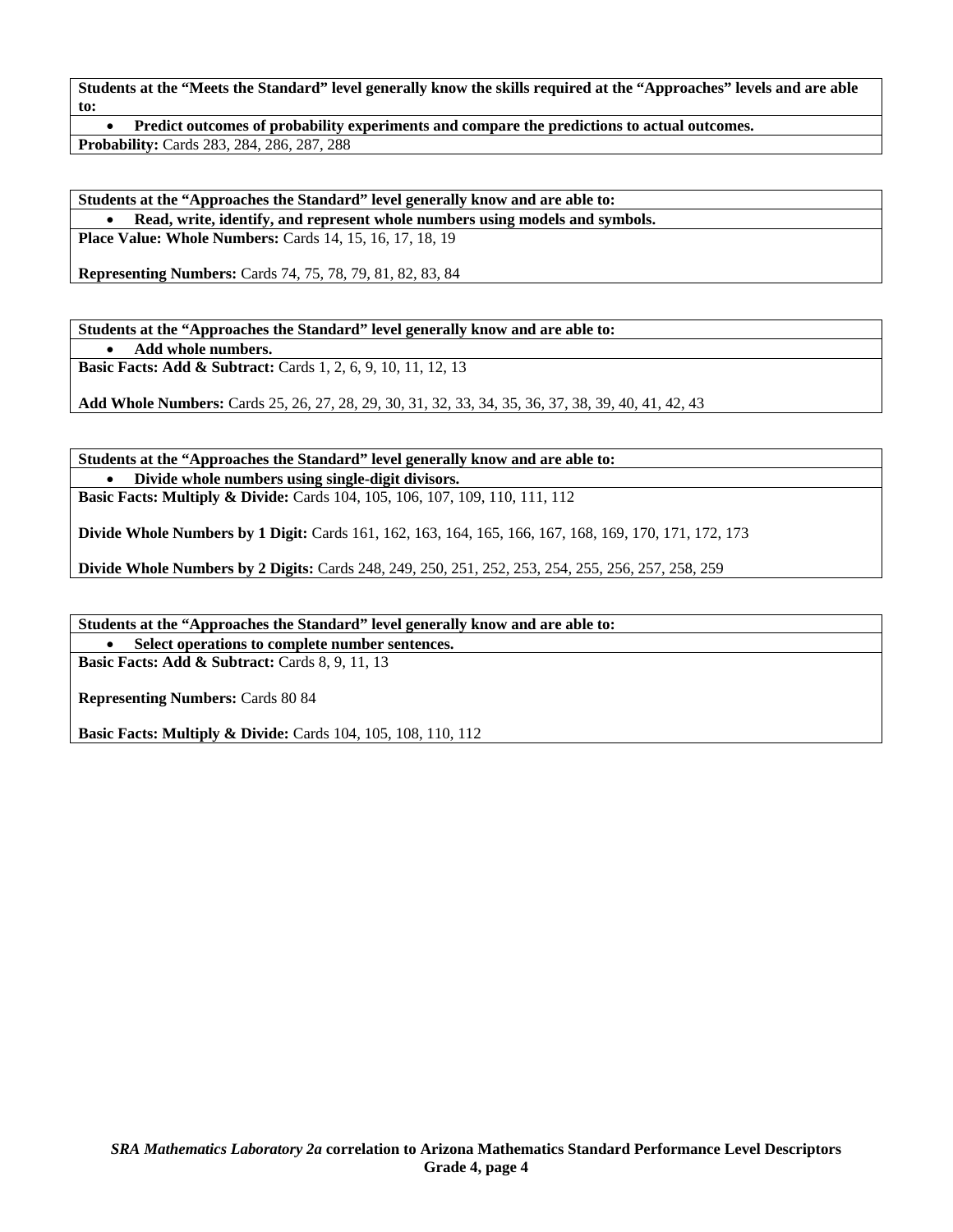| Students at the "Approaches the Standard" level generally know and are able to:                                                 |
|---------------------------------------------------------------------------------------------------------------------------------|
| Solve one-step word problems.                                                                                                   |
| <b>Basic Facts: Add &amp; Subtract:</b> Cards 1, 2, 3, 4, 5, 6, 7, 8, 9, 10, 11, 12, 13                                         |
| <b>Place Value: Whole Numbers:</b> Cards 14, 15, 16, 17, 18, 19, 20, 21, 22, 23, 24                                             |
| Add Whole Numbers: Cards 25, 26, 27, 28, 29, 30, 3, 32, 33, 34, 35, 36, 37, 38, 39, 40, 41, 42, 43                              |
| <b>Time &amp; Money:</b> Cards 44, 45, 46, 47, 48, 49, 50, 51, 52, 53, 54                                                       |
| <b>Subtract Whole Numbers:</b> Cards 55, 56, 57, 58, 59, 60, 61, 62, 63, 64, 65, 66, 67, 68, 69, 70, 71, 72, 73                 |
| <b>Representing Numbers:</b> Cards 74, 75, 76, 77, 78, 79, 80, 81, 82, 83, 84                                                   |
| Linear Measurement: Cards 85, 86, 87, 88, 89, 90, 91, 92, 93, 94, 95, 96, 97                                                    |
| <b>Basic Facts: Multiply &amp; Divide:</b> Cards 98, 99, 100, 101, 102, 103, 104, 105, 106, 107, 108, 109, 110, 111, 112        |
| Multiply Whole Numbers by 1 Digit: Cards 113, 114, 115, 116, 117, 118, 119, 120, 121, 122, 123, 124, 125, 126, 127, 128,<br>129 |
| Geometric Figures: Cards 130, 131, 132, 133, 134, 135, 136, 137, 138, 139                                                       |
| <b>Multiply Whole Numbers by 2 Digits:</b> Cards 140, 141, 142, 143, 144, 145, 146, 147, 148, 149, 150                          |
| Geometry Basics: Cards 151, 152, 153, 154, 155, 156, 157, 158, 159, 160                                                         |
| <b>Divide Whole Numbers by 1 Digit:</b> Cards 161, 162, 163, 164, 165, 166, 167, 168, 169, 170, 171, 172, 173                   |
| <b>Data &amp; Graphs:</b> Cards 174, 175, 176, 177, 178, 179, 180, 181, 182, 183, 184, 185                                      |
| Perimeter & Area: Cards 186, 187, 188, 189, 190, 191, 192, 193, 194, 195                                                        |
| <b>Patterns &amp; Numbers:</b> Cards 196, 197, 198, 199, 200, 201, 202, 203, 204, 205, 206, 207                                 |
| <b>Decimal Concepts: Cards 208, 209, 210, 211, 212, 213, 214, 215, 216, 217, 218</b>                                            |
| Weight, Capacity, & Temperature: Cards 219, 220, 221, 222, 223, 224, 225, 226, 227, 228, 229, 230, 231                          |
| Fraction Concepts: Cards 232, 233, 234, 235, 236, 237, 238, 238, 239, 240, 241, 242, 243, 244, 245, 246, 247                    |
| Divide Whole Numbers by 2 Digits: Cards 248, 249, 250, 251, 252, 253, 254, 255, 256, 257, 258, 259                              |
| Add & Subtract Fractions: Cards 260, 261, 262, 263, 264, 265, 266, 267, 268, 269                                                |
| <b>Spatial Sense &amp; Transformations:</b> Cards 270, 271, 272, 273, 274, 275, 276, 277, 278, 279, 280                         |
| Probability: Cards 281, 282, 283, 284, 285, 286, 287, 288                                                                       |
| Add & Subtract Decimals: Cards 289, 290, 291, 292, 293, 294, 295, 296, 297, 298, 299, 300                                       |
|                                                                                                                                 |

**Students at the "Approaches the Standard" level generally know and are able to:**  • **Identify multiples of single-digit numbers.**  Patterns & Numbers: Cards 199, 200, 202, 203, 204, 205, 207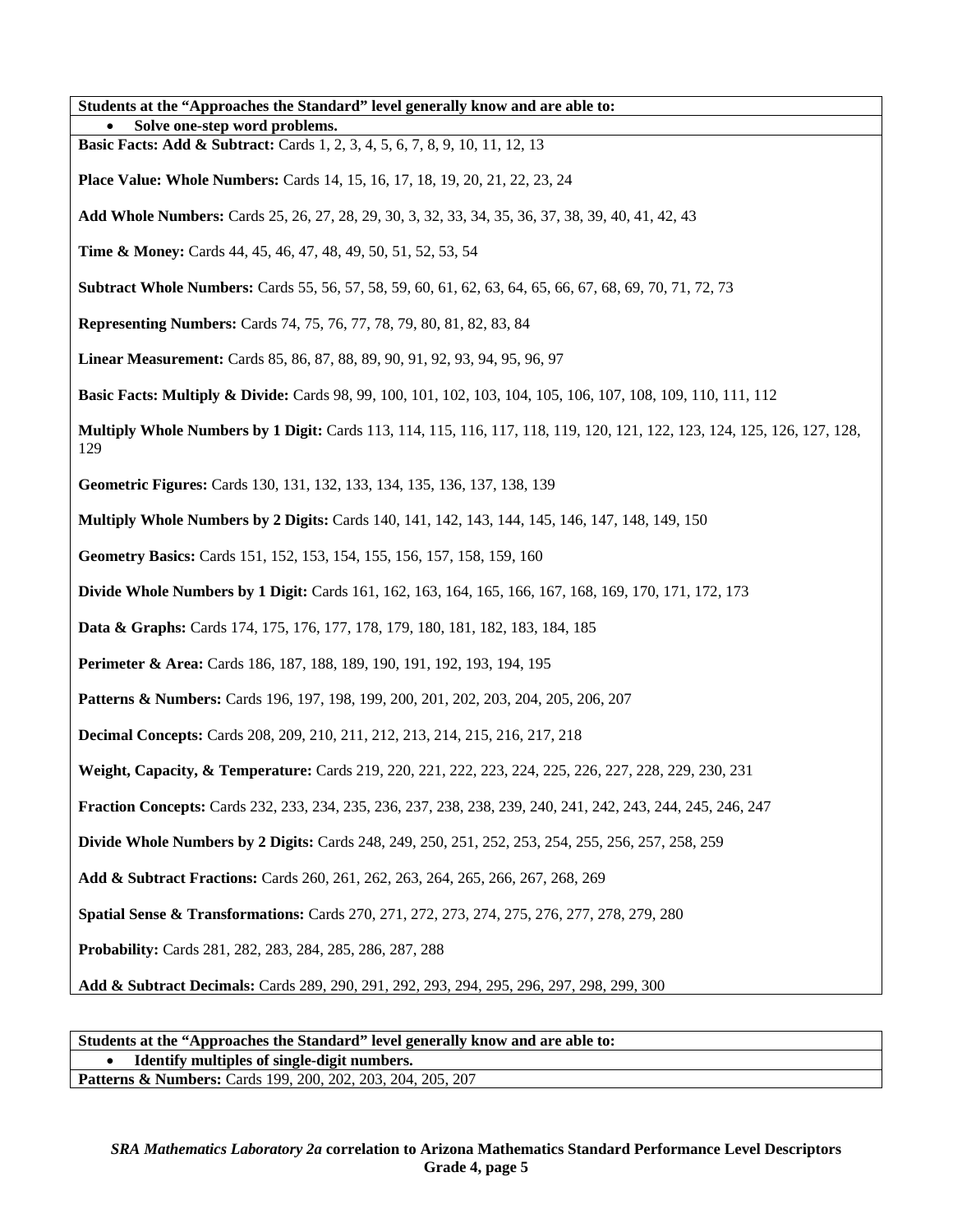#### **Students at the "Approaches the Standard" level generally know and are able to:**

• **Estimate distances on maps.** 

This concept is not covered at this level.

**Students at the "Approaches the Standard" level generally know and are able to:**  • **Identify graphs that display specific organized data. Data & Graphs:** Cards 177, 178, 179, 180, 181, 182, 183, 184, 185

**Students at the "Approaches the Standard" level generally know and are able to:**  • **Read data displays. Data & Graphs:** Cards 177, 178, 179, 180, 181, 182, 183, 184, 185

**Students at the "Approaches the Standard" level generally know and are able to:** 

• **Identify appropriate tools for making specific measurements.** 

**Time & Money:** Cards 50, 51, 52, 53, 54

**Linear Measurement:** Cards 85, 86, 87, 88, 89, 90, 91, 92, 93, 94, 95, 96, 97

**Geometric Figures:** Cards 132, 133, 134

**Weight, Capacity, & Temperature:** Cards 219, 220, 221, 222, 223, 224, 225, 226, 227, 228, 229, 230, 231

**Students at the "Approaches the Standard" level generally know and are able to:** 

• **Read thermometers.** 

**Weight, Capacity, & Temperature:** Cards 230, 231

**Students at the "Approaches the Standard" level generally know and are able to:** 

• **Identify lines of symmetry.** 

**Spatial Sense & Transformations:** Cards 270, 271, 274

**Students at the "Approaches the Standard" level generally know and are able to:**  • **Identify 3-dimensional shapes and 2-dimensional views of 3-dimensional shapes.** 

**Geometry Basics:** Cards 156, 157, 158, 159, 160

**Students at the "Approaches the Standard" level generally know and are able to:**  • **Identify similar shapes.** 

**Spatial Sense & Transformations:** Cards 272, 273, 274

**Students at the "Approaches the Standard" level generally know and are able to:**  • **Identify translations of shapes. Spatial Sense & Transformations:** Cards 275, 276, 277, 278, 279, 280

**Students at the "Approaches the Standard" level generally know and are able to:** 

• **Interpret simple Venn diagrams.** 

Data & Graphs: Cards 183, 185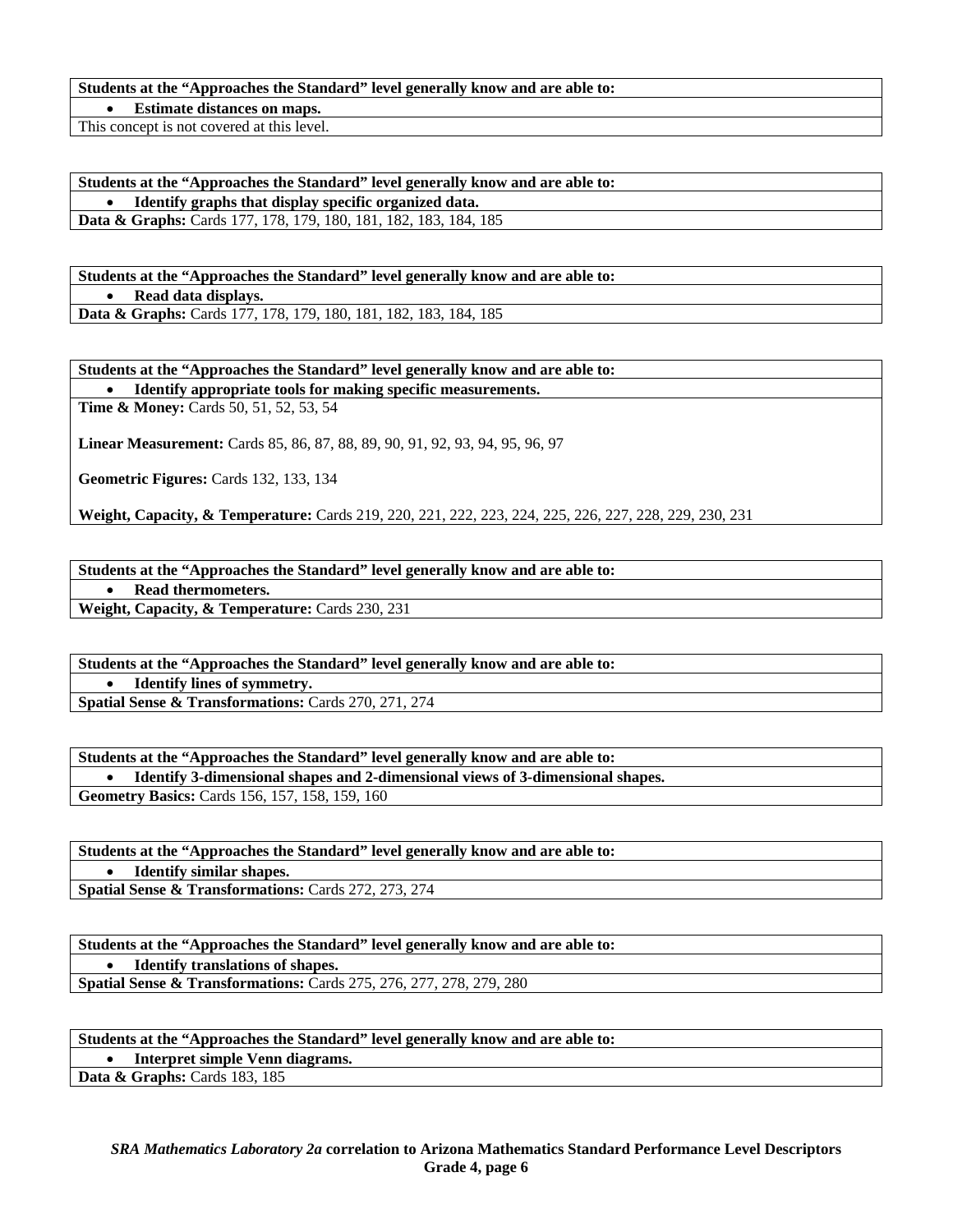| Students at the "Approaches the Standard" level generally know and are able to:                                                        |
|----------------------------------------------------------------------------------------------------------------------------------------|
| Identify simple problem-solving procedures.                                                                                            |
| <b>Basic Facts: Add &amp; Subtract:</b> Cards 1, 2, 3, 4, 5, 6, 7, 8, 9, 10, 11, 12, 13                                                |
| <b>Place Value: Whole Numbers:</b> Cards 14, 15, 16, 17, 18, 19, 20, 21, 22, 23, 24                                                    |
| Add Whole Numbers: Cards 25, 26, 27, 28, 29, 30, 3, 32, 33, 34, 35, 36, 37, 38, 39, 40, 41, 42, 43                                     |
| <b>Time &amp; Money:</b> Cards 44, 45, 46, 47, 48, 49, 50, 51, 52, 53, 54                                                              |
| <b>Subtract Whole Numbers:</b> Cards 55, 56, 57, 58, 59, 60, 61, 62, 63, 64, 65, 66, 67, 68, 69, 70, 71, 72, 73                        |
| <b>Representing Numbers:</b> Cards 74, 75, 76, 77, 78, 79, 80, 81, 82, 83, 84                                                          |
| Linear Measurement: Cards 85, 86, 87, 88, 89, 90, 91, 92, 93, 94, 95, 96, 97                                                           |
| <b>Basic Facts: Multiply &amp; Divide:</b> Cards 98, 99, 100, 101, 102, 103, 104, 105, 106, 107, 108, 109, 110, 111, 112               |
| <b>Multiply Whole Numbers by 1 Digit:</b> Cards 113, 114, 115, 116, 117, 118, 119, 120, 121, 122, 123, 124, 125, 126, 127, 128,<br>129 |
| Geometric Figures: Cards 130, 131, 132, 133, 134, 135, 136, 137, 138, 139                                                              |
| <b>Multiply Whole Numbers by 2 Digits:</b> Cards 140, 141, 142, 143, 144, 145, 146, 147, 148, 149, 150                                 |
| Geometry Basics: Cards 151, 152, 153, 154, 155, 156, 157, 158, 159, 160                                                                |
| <b>Divide Whole Numbers by 1 Digit:</b> Cards 161, 162, 163, 164, 165, 166, 167, 168, 169, 170, 171, 172, 173                          |
| <b>Data &amp; Graphs:</b> Cards 174, 175, 176, 177, 178, 179, 180, 181, 182, 183, 184, 185                                             |
| Perimeter & Area: Cards 186, 187, 188, 189, 190, 191, 192, 193, 194, 195                                                               |
| <b>Patterns &amp; Numbers:</b> Cards 196, 197, 198, 199, 200, 201, 202, 203, 204, 205, 206, 207                                        |
| <b>Decimal Concepts:</b> Cards 208, 209, 210, 211, 212, 213, 214, 215, 216, 217, 218                                                   |
| Weight, Capacity, & Temperature: Cards 219, 220, 221, 222, 223, 224, 225, 226, 227, 228, 229, 230, 231                                 |
| Fraction Concepts: Cards 232, 233, 234, 235, 236, 237, 238, 238, 239, 240, 241, 242, 243, 244, 245, 246, 247                           |
| <b>Divide Whole Numbers by 2 Digits:</b> Cards 248, 249, 250, 251, 252, 253, 254, 255, 256, 257, 258, 259                              |
| Add & Subtract Fractions: Cards 260, 261, 262, 263, 264, 265, 266, 267, 268, 269                                                       |
| Spatial Sense & Transformations: Cards 270, 271, 272, 273, 274, 275, 276, 277, 278, 279, 280                                           |
| Probability: Cards 281, 282, 283, 284, 285, 286, 287, 288                                                                              |
| Add & Subtract Decimals: Cards 289, 290, 291, 292, 293, 294, 295, 296, 297, 298, 299, 300                                              |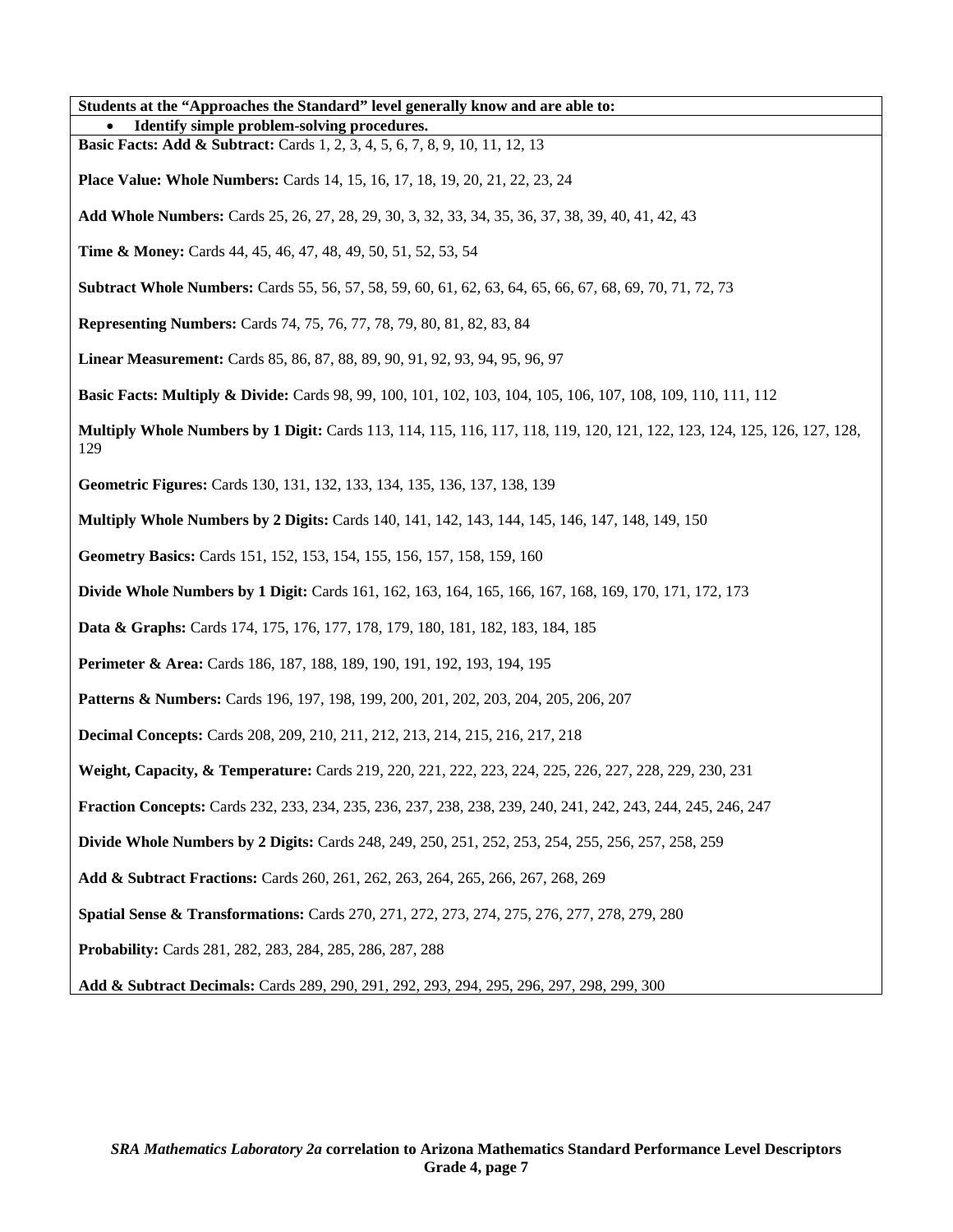### *SRA Mathematics Laboratory 2b*  **correlation to Arizona Mathematics Standard Performance Level Descriptors Grade 5**

**Students at the "Exceeds the Standard" level generally know the skills required at the "Meets" and "Approaches" levels and are able to:** 

• **Divide decimals.** 

**Multiply & Divide Decimals:** Cards 273, 274, 275, 276, 277, 278

**Students at the "Exceeds the Standard" level generally know the skills required at the "Meets" and "Approaches" levels and are able to:** 

• **Use the order operations to solve problems.** 

**Representing Numbers:** Cards 48, 49

**Students at the "Exceeds the Standard" level generally know the skills required at the "Meets" and "Approaches" levels and are able to:** 

• **Apply the distributive property.** 

**Basic Facts:** Cards 9, 14

**Students at the "Exceeds the Standard" level generally know the skills required at the "Meets" and "Approaches" levels and are able to:** 

• **Add and subtract proper fractions, mixed numbers, and decimals. Add Fractions:** Cards 141, 142, 143, 144, 145, 146, 147, 148, 149, 150

**Subtract Fractions:** Cards 165, 166, 167, 168, 169, 170, 171, 172, 173, 174, 175, 176

**Add & Subtract Decimals:** Cards 243, 244, 245, 246, 247, 248, 249, 250, 251, 252, 253, 254

**Students at the "Exceeds the Standard" level generally know the skills required at the "Meets" and "Approaches" levels and are able to:** 

• **Simplify fractions into lowest terms.** 

**Add Fractions:** Cards 141, 142, 143, 144, 146, 147, 148, 149, 150

**Subtract Fractions:** Cards 165, 167, 168, 169, 176

**Multiply & Divide Fractions:** Cards 191,1 92, 193, 194, 197, 198, 199, 200

**Students at the "Exceeds the Standard" level generally know the skills required at the "Meets" and "Approaches" levels and are able to:** 

• **Classify whole numbers as prime or composite.** 

**Patterns & Numbers: Cards 112, 113, 117** 

**Students at the "Exceeds the Standard" level generally know the skills required at the "Meets" and "Approaches" levels and are able to:** 

• **Find all possible combinations of sets of items.** 

**Probability:** Cards 279, 280, 281, 282, 283, 285, 286, 289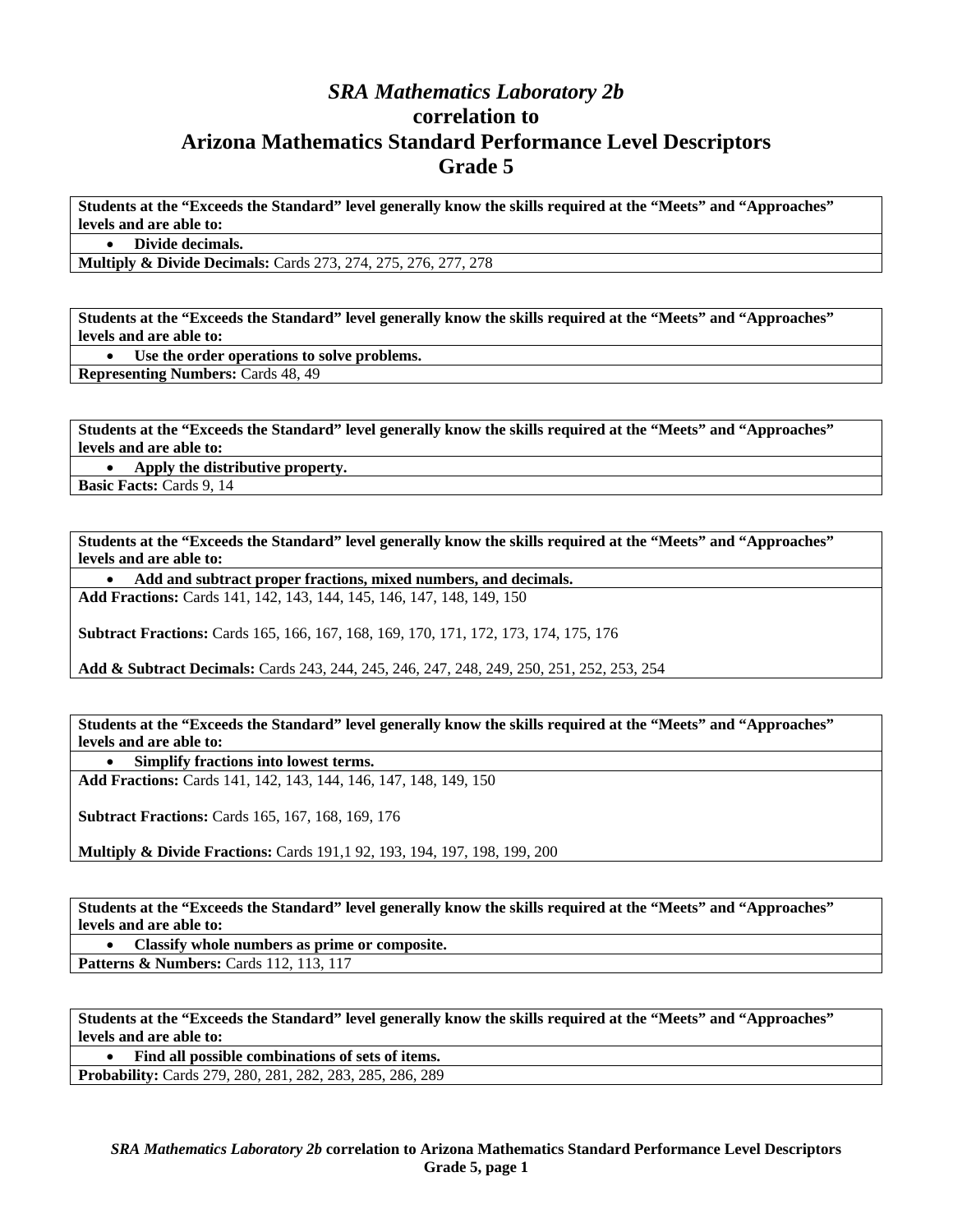• **Determine the least number of different colors to be used on complex maps (vertex-edge graphs).**  This concept is not covered at this level.

**Students at the "Exceeds the Standard" level generally know the skills required at the "Meets" and "Approaches" levels and are able to:** 

• **Determine measures of central tendency of data sets. Data & Graphs:** Cards 151, 152, 153, 154, 156

**Students at the "Exceeds the Standard" level generally know the skills required at the "Meets" and "Approaches" levels and are able to:** 

• **Describe the effect of a change in a variable.** 

**Basic Facts:** Cards 13, 14

**Add & Subtract Whole Numbers:** Cards 33, 37, 38

**Multiply Whole Numbers:** Cards 65, 66

**Divide Whole Numbers:** Cards 97, 104

**Perimeter, Area & Volume:** Cards 202, 203, 205, 206, 207, 208, 209, 211, 213, 215, 217

**Coordinate Graphs:** Cards 262, 266

**Students at the "Exceeds the Standard" level generally know the skills required at the "Meets" and "Approaches" levels and are able to:** 

• **Identify attributes of circles.** 

**Geometric Basics:** Cards 86, 87

Perimeter, Area & Volume: Card 203

**Students at the "Exceeds the Standard" level generally know the skills required at the "Meets" and "Approaches" levels and are able to:** 

• **Distinguish between congruent and similar figures.** 

**Geometric Figures:** Cards 135, 136, 137, 138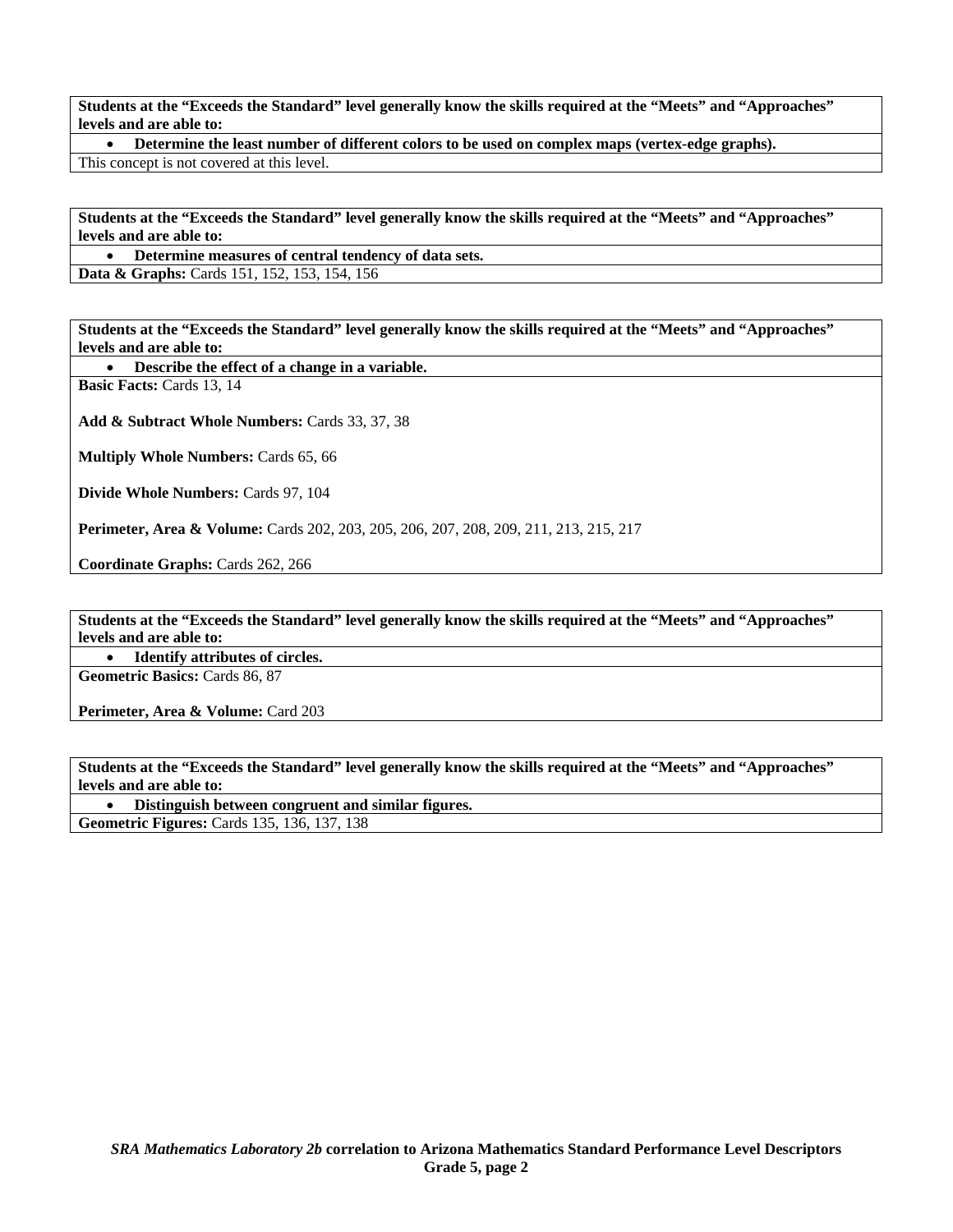**Students at the "Meets the Standard" level generally know the skills required at the "Approaches" levels and are able to:**  • **Solve multi-step word problems. Basic Facts:** Cards 1, 2, 3, 4, 5, 6, 7, 8, 9, 10, 11, 12, 13, 14 **Place Value: Whole Numbers:** Cards 15, 16, 17, 18,1 9, 20, 21, 22, 23, 24 **Add & Subtract Whole Numbers:** Cards 25, 26, 27, 28, 29, 30, 31, 32, 33, 34, 35, 36, 37, 38 **Representing Numbers:** Cards 39, 40, 41, 42, 43, 44, 45, 46, 47, 48, 49 **Linear Measurement:** Cards 50, 51, 52, 53, 54, 55, 56, 57, 58, 59, 60 **Multiply Whole Numbers:** Cards 61, 62, 63, 64, 65, 66, 67, 68, 69, 60, 71, 72, 73, 74, 75, 76 **Geometric Basics:** Cards 77, 78, 79, 80, 81, 82, 83, 84, 85, 86, 87 **Divide Whole Numbers:** Cards 88, 89, 90, 91, 92, 93, 94, 95, 96, 97, 98, 99, 100, 101, 102, 103, 104 **Patterns & Numbers:** Cards 105, 106, 107, 108, 109, 110, 111, 112, 113, 114, 115, 116, 117 **Fraction Concepts:** Cards 118, 119, 120, 121, 122, 123, 124, 125, 126, 127, 128 **Geometric Figures:** Cards 129, 130, 131, 132, 133, 134, 135, 136, 137, 138 **Add Fractions:** Cards 139, 140, 141, 142, 143, 144, 145, 146, 147, 148, 149, 150 **Data & Graphs:** Cards 151, 152, 153, 154, 155, 156, 157, 158, 159, 160, 161, 162, 163, 164 **Subtract Fractions:** Cards 165, 166, 167, 168, 169, 170, 171, 172, 173, 174, 175, 176 **Weight, Capacity, Temperature & Time:** Cards 177, 178, 179, 180, 181, 182, 183, 184, 185, 186, 187, 188 **Multiply & Divide Fractions:** Cards 189, 190, 191, 192, 193, 194, 195, 196, 197, 198, 199, 200 **Perimeter, Area & Volume:** Cards 201, 202, 203, 204, 205, 206, 207, 208, 209, 210, 211, 212, 213, 214, 215, 216, 217 **Decimal Concepts:** Cards 218, 219, 220, 221, 222, 223, 224, 225, 226, 227, 228, 229, 230, 231 **Spatial Sense & Transformations:** Cards 232, 233, 234, 235, 236, 237, 238, 239, 240, 241, 242 **Add & Subtract Decimals:** Cards 243, 244, 245, 246, 247, 248, 249, 250, 251, 252, 253, 254 **Coordinate Graphs:** Cards 255, 256, 257, 258, 259, 260, 261, 262, 263, 264, 265, 266 **Multiply & Divide Decimals:** Cards 267, 268, 269, 270, 271, 272, 273, 274, 275, 276, 277, 278 **Probability:** Cards 279, 280, 281, 282, 283, 284, 285, 286, 287, 288, 289 **Percent Concepts:** Cards 290, 291, 292, 293, 294, 295, 296, 297, 298, 299, 300

**Students at the "Meets the Standard" level generally know the skills required at the "Approaches" levels and are able to:** 

• **Determine equivalency among fractions, decimals, and percents in contextual situations. Decimal Concepts:** Cards 218, 220, 223, 230, 231

**Percent Concepts:** Cards 290, 291, 292, 293, 294, 295, 296, 297, 298, 299, 300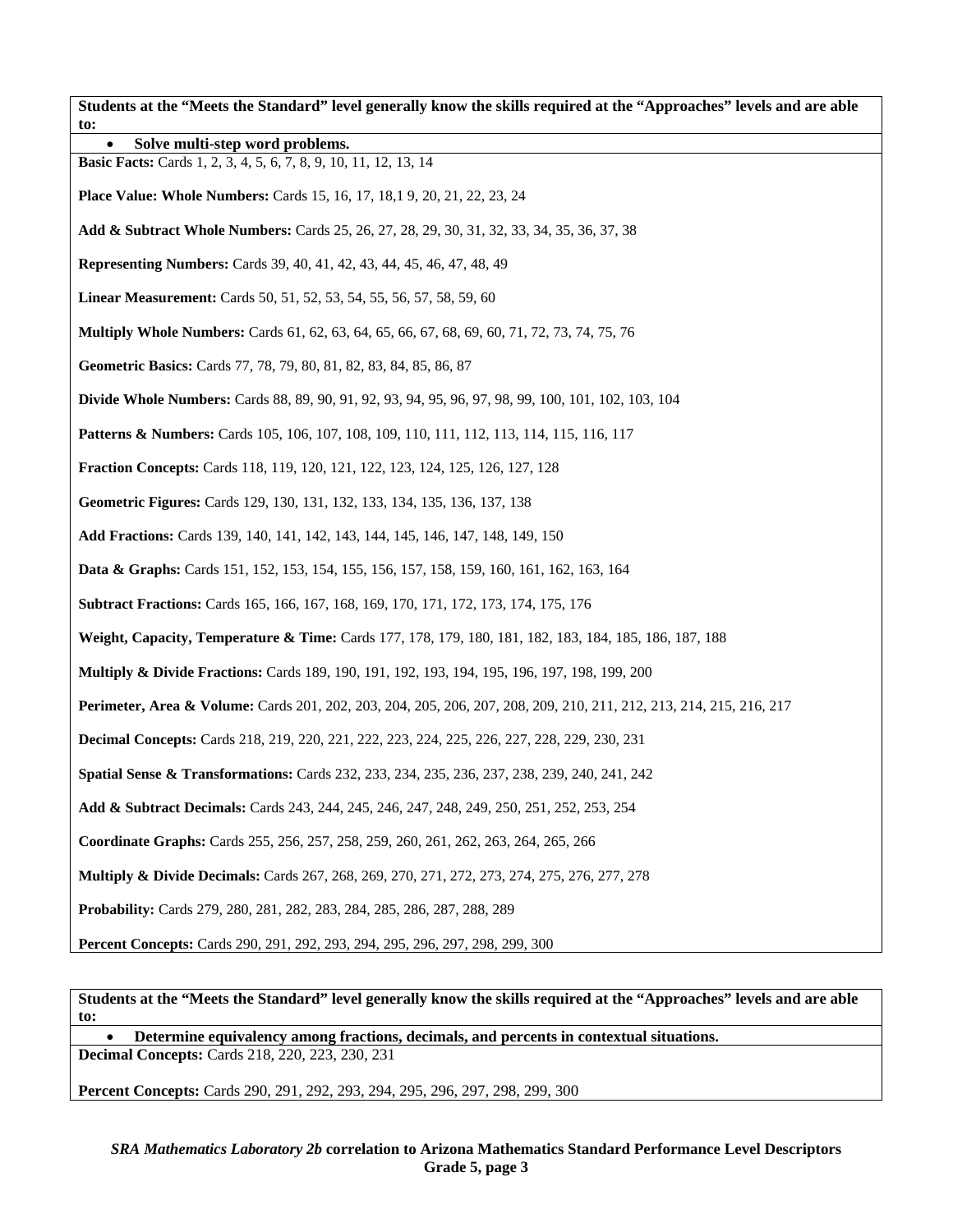Use rounding to solve problems. **Add & Subtract Whole Numbers:** Card 25

**Representing Numbers:** Cards 39, 40, 44

**Multiply Whole Numbers:** Cards 62, 69, 76

**Divide Whole Numbers:** Card 89

**Add Fractions:** Card 145

**Decimal Concepts:** Cards 226, 227, 231

**Add & Subtract Decimals:** Cards 244, 248, 249, 254

**Students at the "Meets the Standard" level generally know the skills required at the "Approaches" levels and are able to:** 

• **Determine the rules for creating function tables.** 

**Basic Facts:** Cards 13, 14

**Add & Subtract Whole Numbers:** Cards 33, 38

**Students at the "Meets the Standard" level generally know the skills required at the "Approaches" levels and are able to:** 

• **Interpret, compare, and draw conclusions from data displays.** 

**Data & Graphs:** Cards 155, 156, 157, 158, 159, 160, 161, 162, 163, 164

**Students at the "Meets the Standard" level generally know the skills required at the "Approaches" levels and are able to:** 

• **Evaluate simple algebraic expressions with one variable.** 

**Basic Facts: Cards 2, 8, 9, 13, 14** 

**Add & Subtract Whole Numbers:** Cards 33, 37, 38

**Multiply Whole Numbers:** Cards 65, 66

**Divide Whole Numbers:** Cards 95, 97, 104

**Perimeter, Area & Volume:** Cards 202, 203, 205, 206, 207, 208, 209, 211, 213, 215, 217

**Coordinate Graphs:** Cards 262, 266

**Students at the "Meets the Standard" level generally know the skills required at the "Approaches" levels and are able to:** 

• **Identify equations that represent the solutions to word problems. Basic Facts:** Cards 5, 12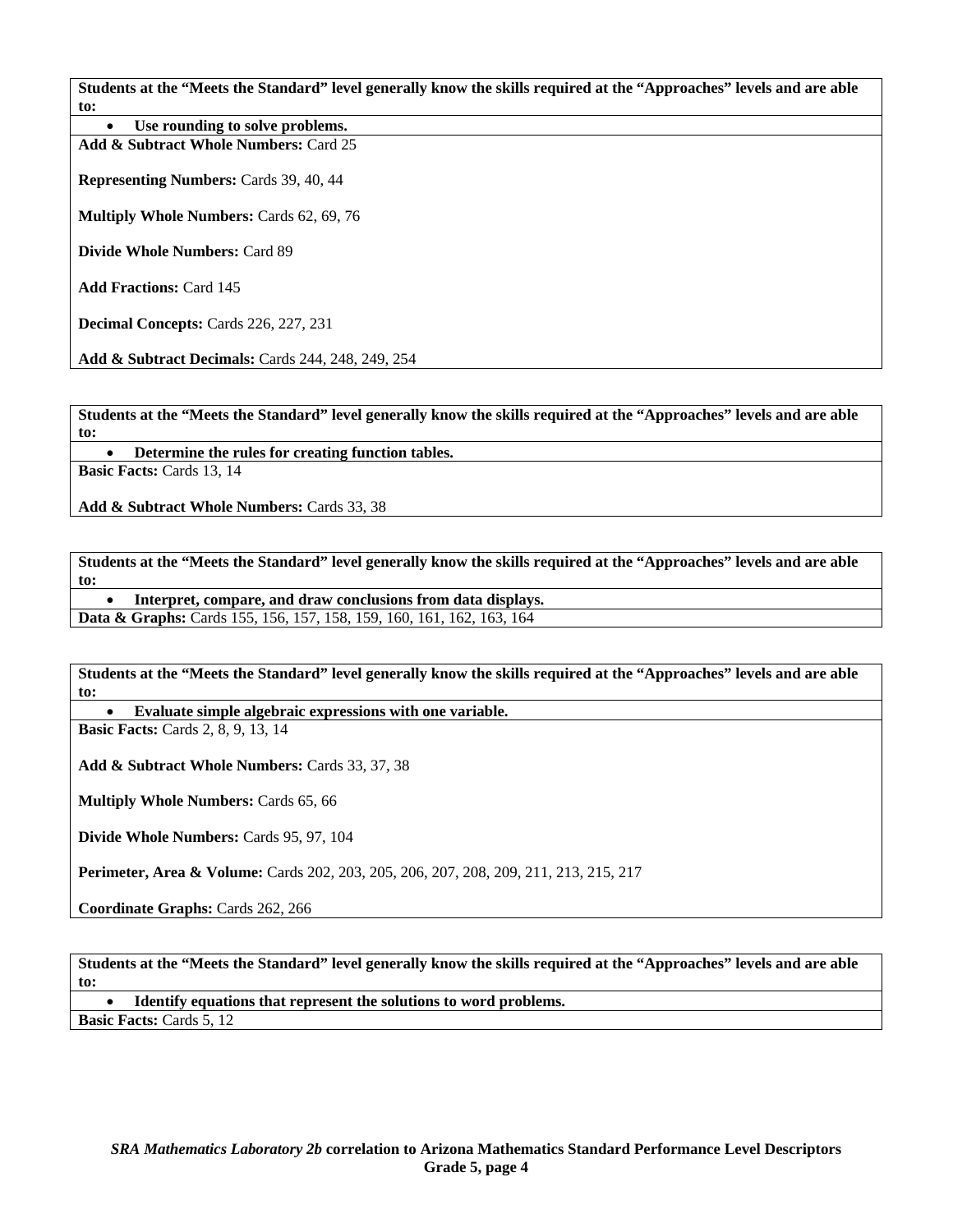• **Identify appropriate units of measure.** 

**Linear Measurement:** Cards 50, 51, 52, 53, 54, 55, 56, 57, 58, 59, 60

**Geometric Basics:** Cards 81, 82

**Weight, Capacity, Temperature & Time:** Cards 177, 178, 179, 180, 181, 182, 183, 184, 185, 186, 187, 188

**Perimeter, Area & Volume:** Cards 201, 202, 203, 204, 205, 206, 207, 208, 209, 210, 211, 212, 213, 214, 215, 216, 217

**Students at the "Meets the Standard" level generally know the skills required at the "Approaches" levels and are able to:** 

• **Apply formulas to find area and perimeter.** 

**Perimeter, Area & Volume:** Cards 201,2 02, 203, 204, 205, 206, 207, 208, 209, 210, 211, 212, 216, 217

**Students at the "Meets the Standard" level generally know the skills required at the "Approaches" levels and are able to:** 

• **Recognize congruent shapes.** 

**Geometric Figures:** Cards 135, 136, 137, 138

**Spatial Sense & Transformations:** Cards 233, 234, 235

**Students at the "Meets the Standard" level generally know the skills required at the "Approaches" levels and are able to:** 

• **Classify triangles.** 

**Geometric Basics:** Cards 83, 84, 85, 87

**Geometric Figures:** Cards 130, 131

**Students at the "Approaches the Standard" level generally know and are able to:**  • **Compare and order whole numbers, fractions, and decimals.** 

**Place Value: Whole Numbers:** Cards 20, 21, 22, 23, 24

**Representing Numbers:** Cards 46, 47, 49

**Fraction Concepts:** Cards 123, 124, 125, 128

**Decimal Concepts:** Cards 224, 225, 228, 231

**Students at the "Approaches the Standard" level generally know and are able to:**  • **Select number sentences to solve word problems. Basic Facts:** Cards 5, 12

**Students at the "Approaches the Standard" level generally know and are able to:**  • **Estimate area and perimeter of simple geometric figures on grids. Perimeter, Area & Volume:** Cards 201, 202, 203, 204, 205, 206, 207, 208, 209, 210, 211, 212, 216, 217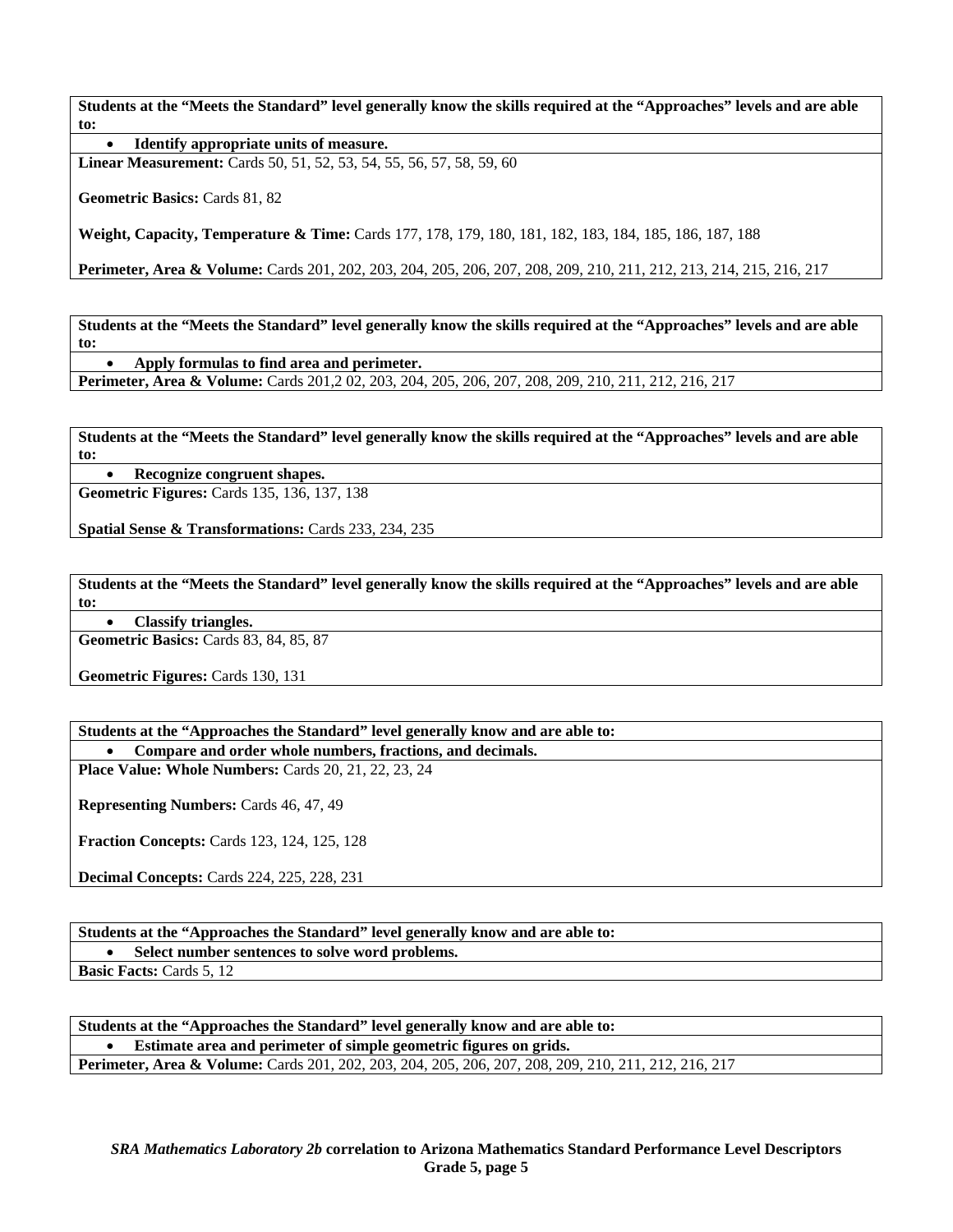**Students at the "Approaches the Standard" level generally know and are able to:**  • **Identify factors of positive whole numbers. Patterns & Numbers:** Cards 105, 106, 110, 111, 112, 113, 117

**Students at the "Approaches the Standard" level generally know and are able to:**  • **Predict and verify the likelihood of results of a probability experiment.** 

**Probability:** Cards 280, 283, 284, 285, 286, 287, 288, 289

**Students at the "Approaches the Standard" level generally know and are able to:**  • **Express the results of probability experiments as fractions.** 

**Probability:** Cards 284, 285, 286, 287, 288, 289

**Students at the "Approaches the Standard" level generally know and are able to:** 

• **Solve one-step equations with one variable.** 

**Basic Facts:** Cards 2, 8, 9, 13, 14

**Add & Subtract Whole Numbers:** Cards 33, 37, 38

**Multiply Whole Numbers:** Cards 65, 66

**Divide Whole Numbers:** Cards 97, 104

**Perimeter, Area & Volume:** Cards 202, 203, 205, 206, 207, 208, 209, 211, 213, 215, 217

**Coordinate Graphs:** Cards 262, 266

**Students at the "Approaches the Standard" level generally know and are able to:** 

• **Extend and complete patterns.** 

**Add & Subtract Whole Numbers:** Card 33

**Multiply Whole Numbers:** Cards 61, 67

**Divide Whole Numbers:** Cards 88, 96

Patterns & Numbers: Cards 107, 114, 115, 116, 117

**Students at the "Approaches the Standard" level generally know and are able to:**  • **Determine the rules for creating geometric patterns. Geometric Figures:** Card 132

**Students at the "Approaches the Standard" level generally know and are able to:**  • **Find the area and perimeter of polygons on a grid. Perimeter, Area & Volume:** Cards 201, 202, 203, 204, 205, 206, 207, 208, 209, 210, 211, 212, 216, 217

**Students at the "Approaches the Standard" level generally know and are able to:**  • **Identify transformations of geometric shapes on a grid. Spatial Sense & Transformations:** Cards 233, 234, 237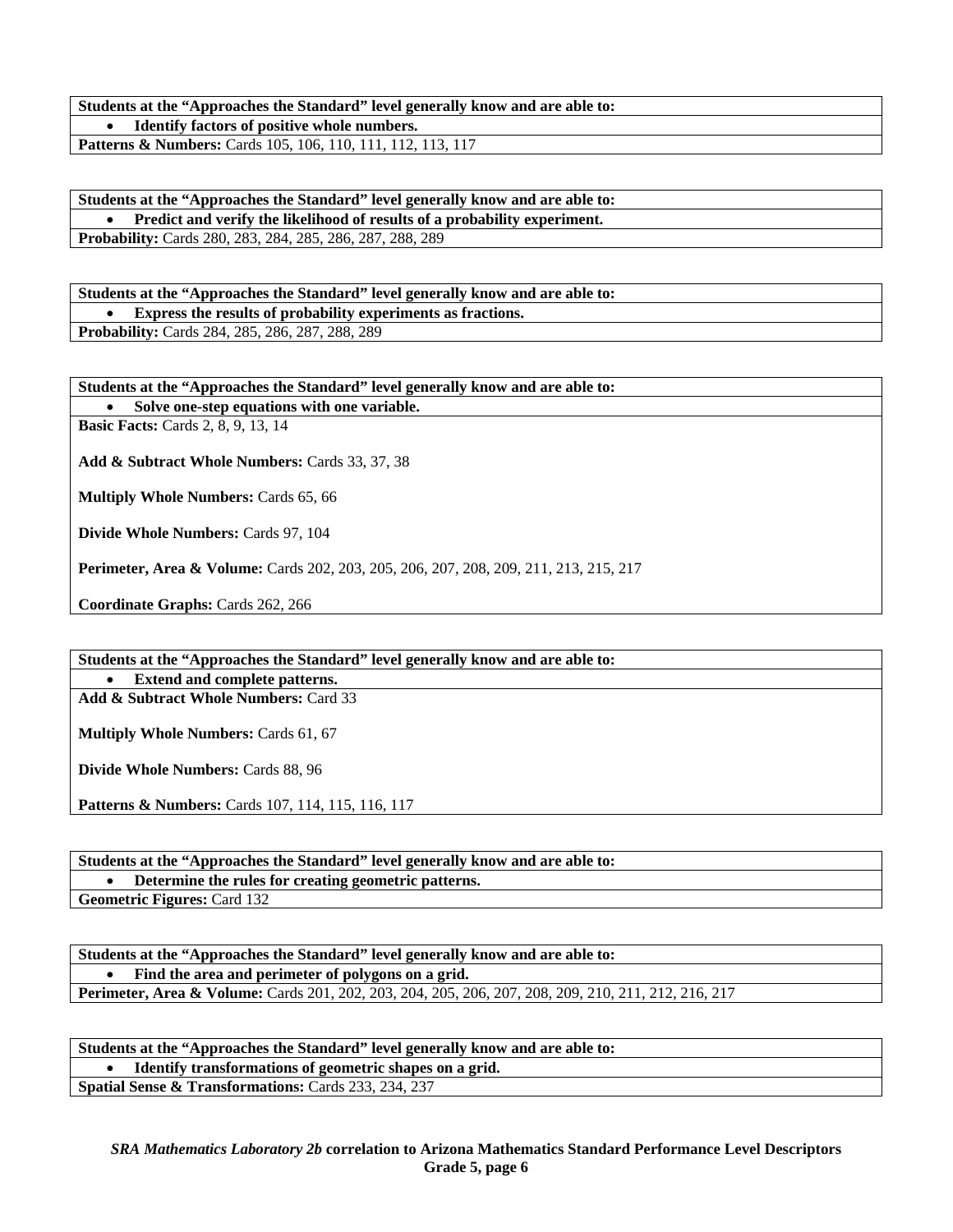**Students at the "Approaches the Standard" level generally know and are able to:**  • **Identify regular polygons.** 

**Geometric Basics:** Cards 83, 84, 87

**Geometric Figures:** Cards 130, 131, 132, 133

**Students at the "Approaches the Standard" level generally know and are able to:** 

• **Locate points on coordinate grids. Data & Graphs: Cards 160, 164** 

**Spatial Sense & Transformations:** Cards 233, 234, 237

**Coordinate Graphs:** Cards 255, 256, 257, 258, 259, 260, 261, 265, 266

| Students at the "Approaches the Standard" level generally know and are able to: |
|---------------------------------------------------------------------------------|
| Determine the appropriate "If then" statement to solve word problems.           |
| Linear Measurement: Cards 52, 53                                                |
| Patterns & Numbers: Cards 110, 114                                              |
| <b>Fraction Concepts: Card 126</b>                                              |
| Geometric Figures: Card 134                                                     |
| Add Fractions: Cards 139, 140, 142, 146, 149                                    |
| Data & Graphs: Card 162                                                         |
| <b>Subtract Fractions: Card 165</b>                                             |
| Weight, Capacity, Temperature & Time: Cards 178, 180, 181, 187                  |
| Perimeter, Area & Volume: Cards 203, 208, 209                                   |
| <b>Decimal Concepts: Cards 222, 224</b>                                         |
| <b>Spatial Sense &amp; Transformations: Card 238</b>                            |
| <b>Coordinate Graphs: Card 260</b>                                              |
| Multiply & Divide Decimals: Cards 270, 277                                      |
| Probability: Card 287                                                           |
| <b>Percent Concepts: Card 293</b>                                               |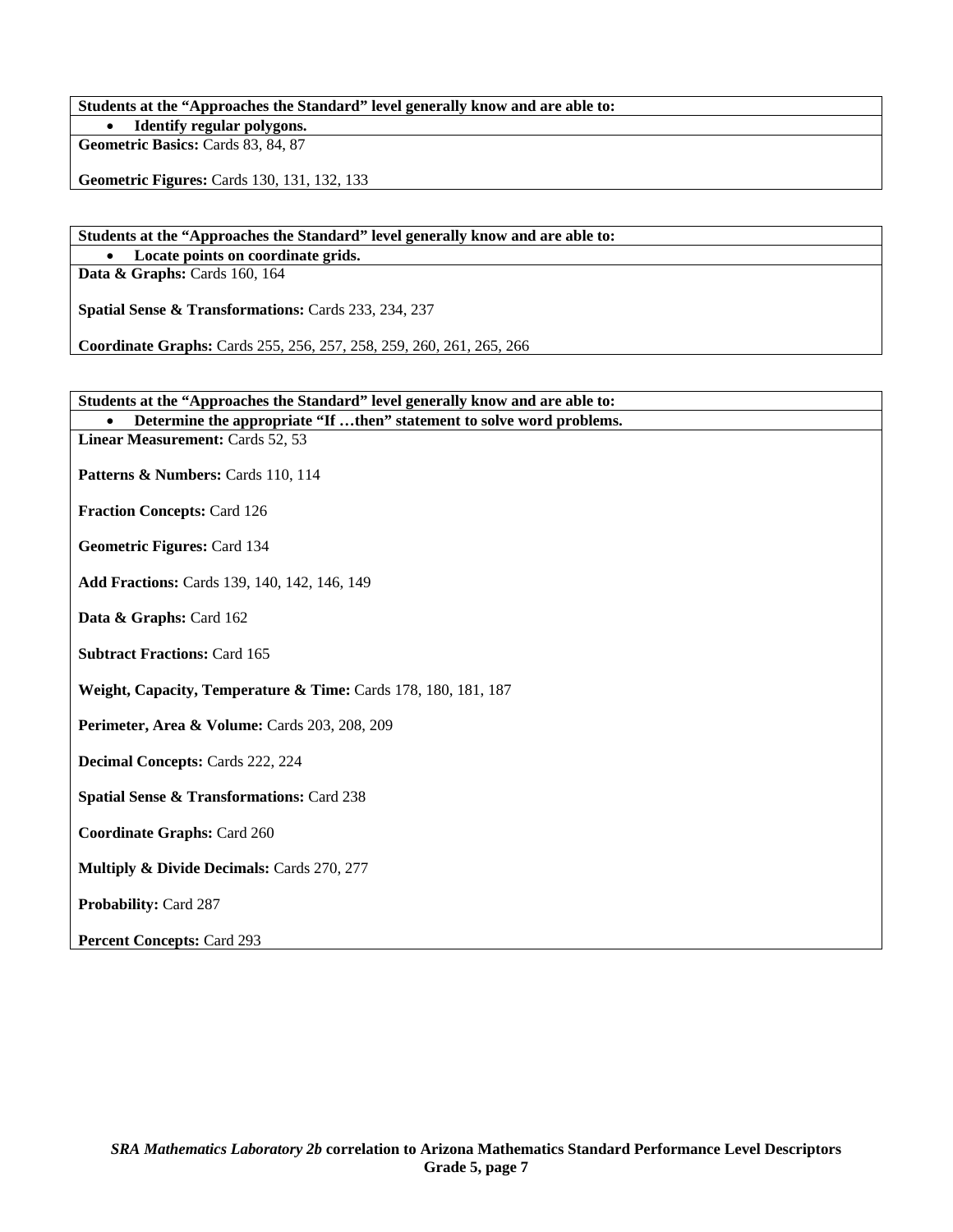### *SRA Mathematics Laboratory 2c*  **correlation to Arizona Mathematics Standard Performance Level Descriptors Grade 6**

**Students at the "Exceeds the Standard" level generally know the skills required at the "Meets" and "Approaches" levels and are able to:** 

• **Estimate the area of quadrilaterals.** 

**Perimeter & Area:** Cards 217, 218, 220, 222, 223, 227

**Students at the "Exceeds the Standard" level generally know the skills required at the "Meets" and "Approaches" levels and are able to:** 

• **Apply the properties of operations to equations. Basic Facts: Cards 4, 9, 10, 12, 14** 

**Students at the "Exceeds the Standard" level generally know the skills required at the "Meets" and "Approaches" levels and are able to:** 

• **Divide fractions with unlike denominators.** 

**Multiply & Divide Fractions:** Cards 160, 161, 162, 163, 164

**Students at the "Exceeds the Standard" level generally know the skills required at the "Meets" and "Approaches" levels and are able to:** 

• **Add and subtract mixed numbers with unlike denominators.** 

**Add & Subtract Fractions:** Cards 127, 128, 129, 130, 131, 133, 134, 135, 136, 137

**Students at the "Exceeds the Standard" level generally know the skills required at the "Meets" and "Approaches" levels and are able to:** 

• **Determine all possible combinations and arrangements of items from data displays and word problems. Probability:** Cards 188, 189, 190, 192, 193, 194, 195, 196, 201

**Students at the "Exceeds the Standard" level generally know the skills required at the "Meets" and "Approaches" levels and are able to:** 

• **Represent function tables using equations with two variables.** 

**Basic Facts: Cards 11, 13, 14** 

**Add & Subtract Whole Numbers:** Cards 26, 31

**Multiply & Divide Whole Numbers:** Cards 55, 59

Patterns & Numbers: Cards 91, 94

**Algebra Concepts:** Cards 292, 293, 294, 295, 296, 297, 298, 299, 300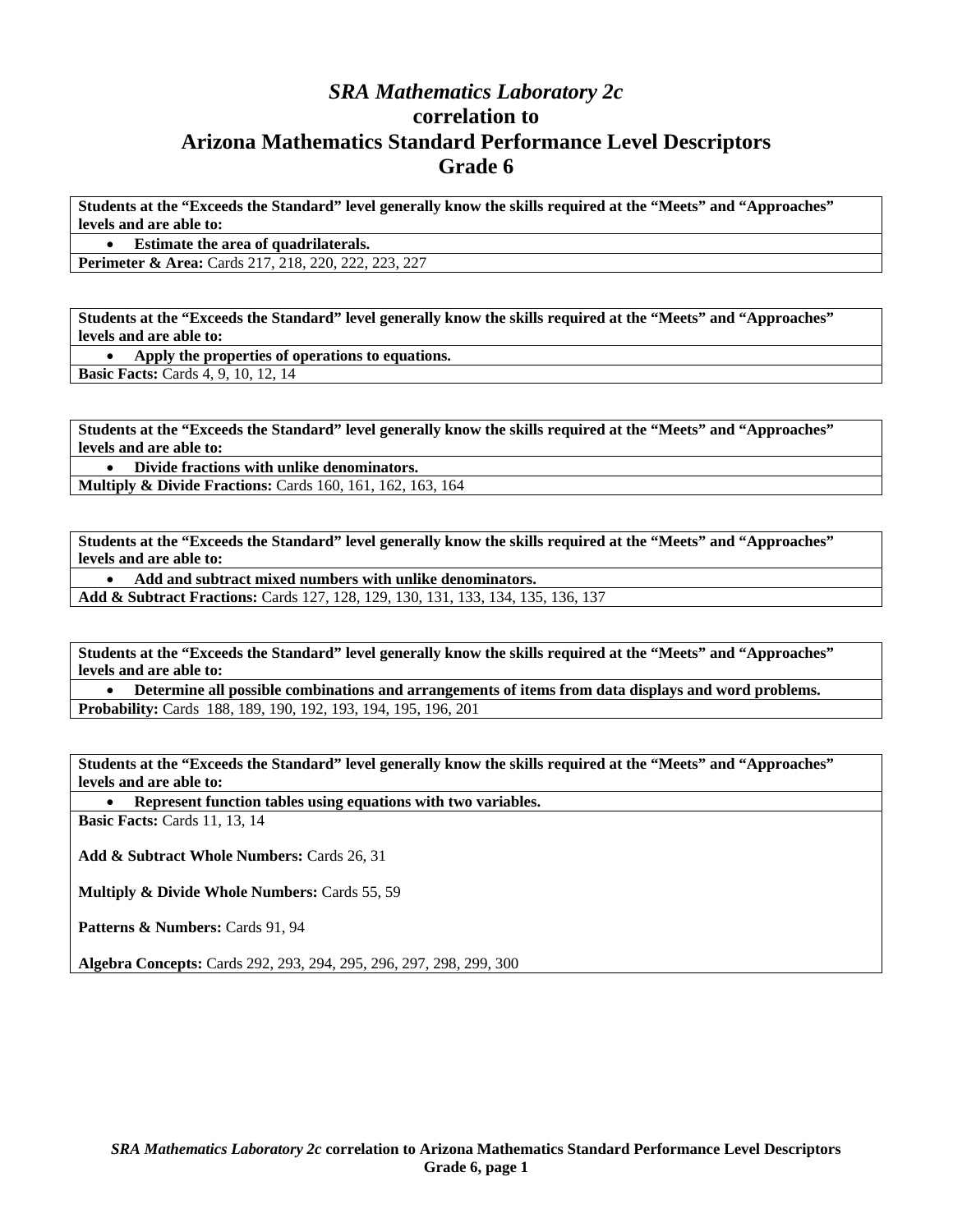• **Extend patterns beyond next term.** 

**Add & Subtract Whole Numbers:** Cards 26, 31

**Multiply & Divide Whole Numbers:** Cards 55, 59

Patterns & Numbers: Cards 86, 87

**Geometric Figures:** Card 171

**Students at the "Exceeds the Standard" level generally know the skills required at the "Meets" and "Approaches" levels and are able to:** 

• **Interpret data displays.** 

**Data and Graphs:** Cards 138, 139, 141, 142, 143, 144, 145, 146, 147, 148, 149, 150, 151, 152, 153

**Students at the "Exceeds the Standard" level generally know the skills required at the "Meets" and "Approaches" levels and are able to:** 

• **Apply formulas to find area and perimeter of complex polygons. Perimeter & Area:** Cards 213, 214, 215, 216, 217, 218, 219, 220, 221, 222, 223, 224, 225, 226, 227

**Surface Area & Volume:** Cards 241, 242, 243, 244, 245

**Students at the "Exceeds the Standard" level generally know the skills required at the "Meets" and "Approaches" levels and are able to:** 

• **Identify parallel lines.** 

**Geometric Figures:** Cards 167, 170

**Students at the "Exceeds the Standard" level generally know the skills required at the "Meets" and "Approaches" levels and are able to:** 

• **Determine elapsed time.** 

Weight, Capacity & Time: Cards 81, 82, 83

**Students at the "Exceeds the Standard" level generally know the skills required at the "Meets" and "Approaches" levels and are able to:** 

• **Plot and connect points on a coordinate grid and identify the resulting shape. Data and Graphs: Cards 144, 152, 153** 

**Coordinate Graphs:** Cards 284, 285, 286, 287, 288, 289, 290, 291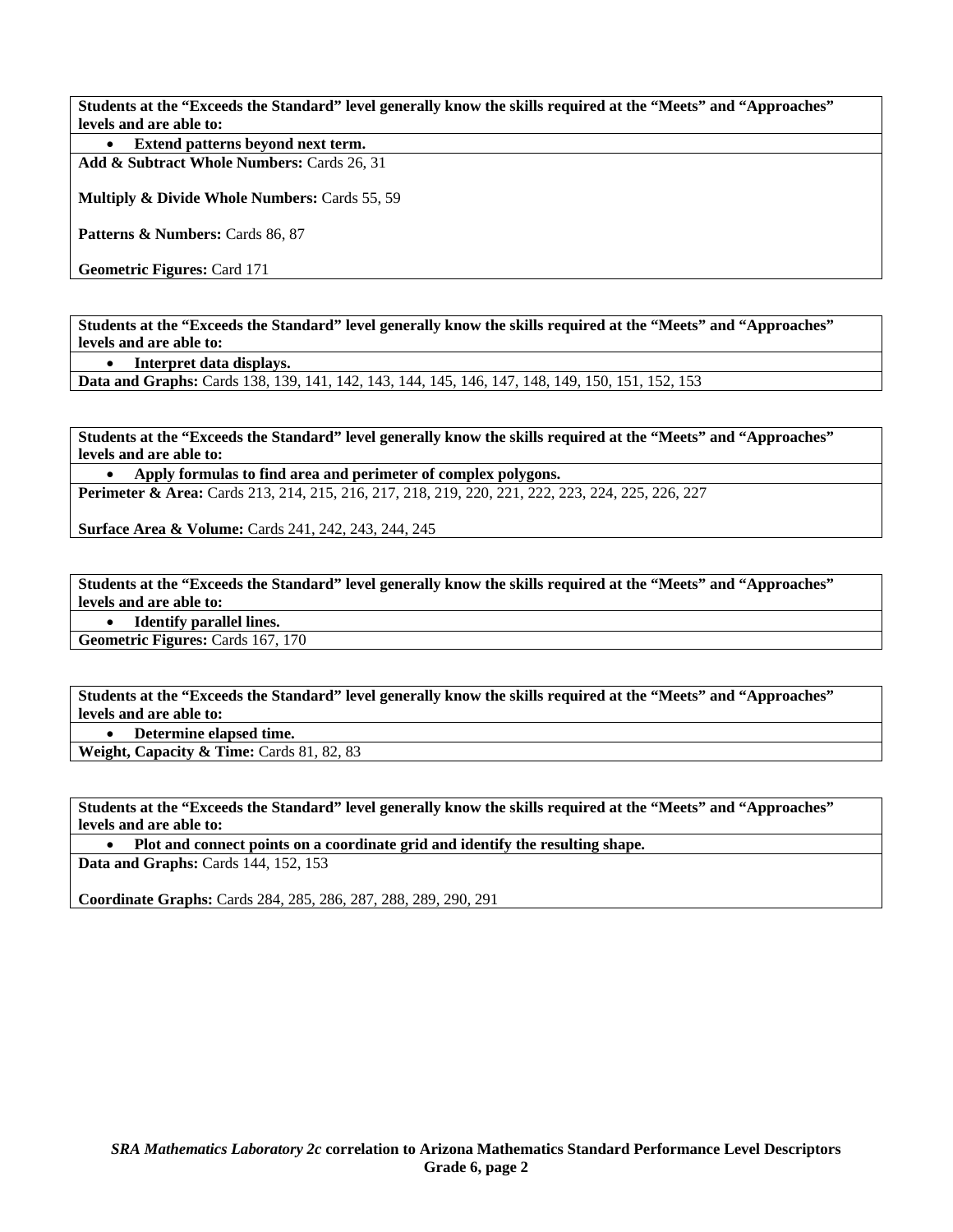• **Perform calculations using algorithms.** 

**Add & Subtract Whole Numbers:** Cards 18, 19, 20, 21, 22, 23, 27, 28, 29, 30, 31

**Multiply & Divide Whole Numbers:** Cards 45, 46, 47, 48, 52, 53, 54, 57, 58, 59

**Add & Subtract Fractions:** Cards 123, 124, 125, 126, 127, 128, 129, 130, 131, 132, 133, 134, 135, 136, 137

**Multiply & Divide Fractions:** Cards 154, 155, 156, 157, 158, 159, 160, 161, 162, 163, 164

**Add & Subtract Decimals:** Cards 176, 177, 178, 179, 180, 181, 182, 183, 184, 185, 186, 187

**Multiply Decimals:** Cards 202, 203, 204, 205, 206, 207, 208, 209, 210, 211, 212

**Divide Decimals:** Cards 228, 229, 230, 231, 232, 233, 234, 235, 236, 237, 238, 239, 240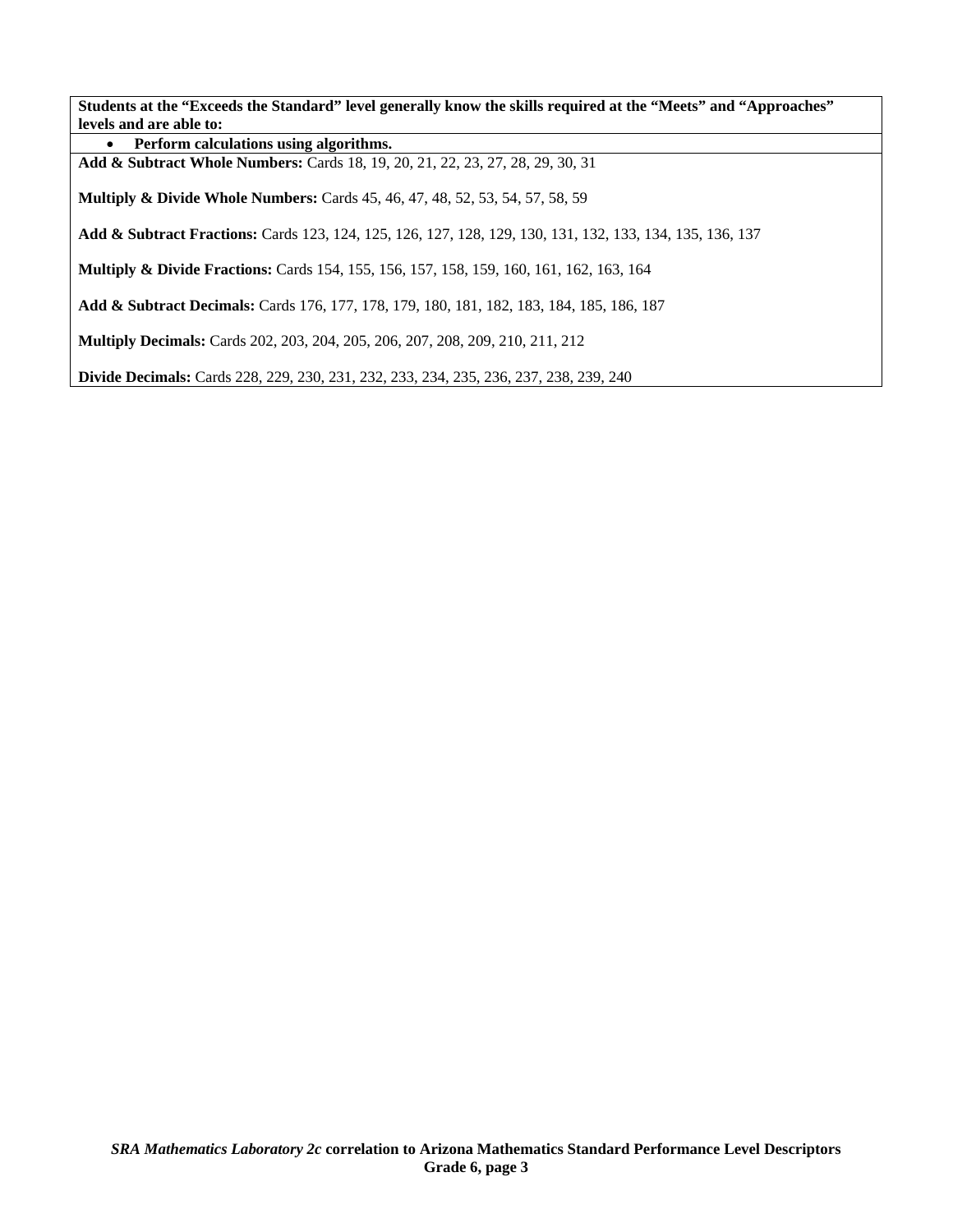| Students at the "Exceeds the Standard" level generally know the skills required at the "Meets" and "Approaches"<br>levels and are able to: |
|--------------------------------------------------------------------------------------------------------------------------------------------|
| Determine the information needed to solve word problems.                                                                                   |
| <b>Basic Facts:</b> Cards 1, 2, 3, 4, 5, 6, 7, 8, 9, 10, 11, 12, 13, 14                                                                    |
| Add & Subtract Whole Numbers: Cards 15, 16, 17, 18, 19, 20, 21, 22, 23, 24, 25, 26, 27, 28, 29, 30, 31                                     |
| <b>Place Value: Whole Numbers:</b> Cards 32, 33, 34, 35, 36, 37, 38, 39, 40, 41                                                            |
| <b>Multiply &amp; Divide Whole Numbers:</b> Cards 42, 43, 44, 45, 46, 47, 48, 49, 50, 51, 52, 53, 54, 55, 56, 57, 58, 59                   |
| <b>Representing Numbers:</b> Cards 60, 61, 62, 63, 64, 65, 66, 67, 68, 69, 70, 71, 72, 73                                                  |
| Weight, Capacity & Time: Cards 74, 75, 76, 77, 78, 79, 80, 81, 82, 83                                                                      |
| <b>Patterns &amp; Numbers:</b> Cards 84, 85, 86, 87, 88, 89, 90, 91, 92, 93, 94                                                            |
| <b>Fraction &amp; Decimal Concepts:</b> Cards 95, 96, 97, 98, 99, 100, 101, 102, 103, 104, 105, 106, 107, 108                              |
| Measurement: Cards 109, 110, 111, 112, 113, 114, 115, 116, 117, 118, 119, 120, 121                                                         |
| Add & Subtract Fractions: Cards 122, 123, 124, 125, 126, 127, 128, 129, 130, 131, 132, 133, 134, 135, 136, 137                             |
| Data and Graphs: Cards 138, 139, 140, 141, 142, 143, 144, 145, 146, 147, 148, 149, 150, 151, 152, 153                                      |
| <b>Multiply &amp; Divide Fractions:</b> Cards 154, 155, 156, 157, 158, 159, 160, 161, 162, 163, 164                                        |
| Geometric Figures: Cards 165, 166, 167, 168, 169, 170, 171, 172, 173, 174, 175                                                             |
| Add & Subtract Decimals: Cards 176, 177, 178, 179, 180, 181, 182, 183, 184, 185, 186, 187                                                  |
| Probability: Cards 188, 189, 190, 191, 192, 193, 194, 195, 196, 197, 198, 199, 200, 201                                                    |
| <b>Multiply Decimals:</b> Cards 202, 203, 204, 205, 206, 207, 208, 209, 210, 211, 212                                                      |
| Perimeter & Area: Cards 213, 214, 215, 216, 217, 218, 219, 220, 221, 222, 223, 224, 225, 226, 227                                          |
| <b>Divide Decimals:</b> Cards 228, 229, 230, 231, 232, 233, 234, 235, 236, 237, 238, 239, 240                                              |
| <b>Surface Area &amp; Volume:</b> Cards 241, 242, 243, 244, 245, 246, 247, 248, 249, 250, 251, 252                                         |
| Using Decimals & Percents: Cards 253, 254, 255, 256, 257, 258, 259, 260, 261, 262                                                          |
| Spatial Sense & Transformations: Cards 263, 264, 265, 266, 267, 268, 269, 270, 271, 272                                                    |
| <b>Ratios &amp; Proportions:</b> Cards 273, 274, 275, 276, 277, 278, 279, 280, 281, 282, 283                                               |
| Coordinate Graphs: Cards 284, 285, 286, 287, 288, 289, 290, 291                                                                            |
| Algebra Concepts: Cards 292, 293, 294, 295, 296, 297, 298, 299, 300                                                                        |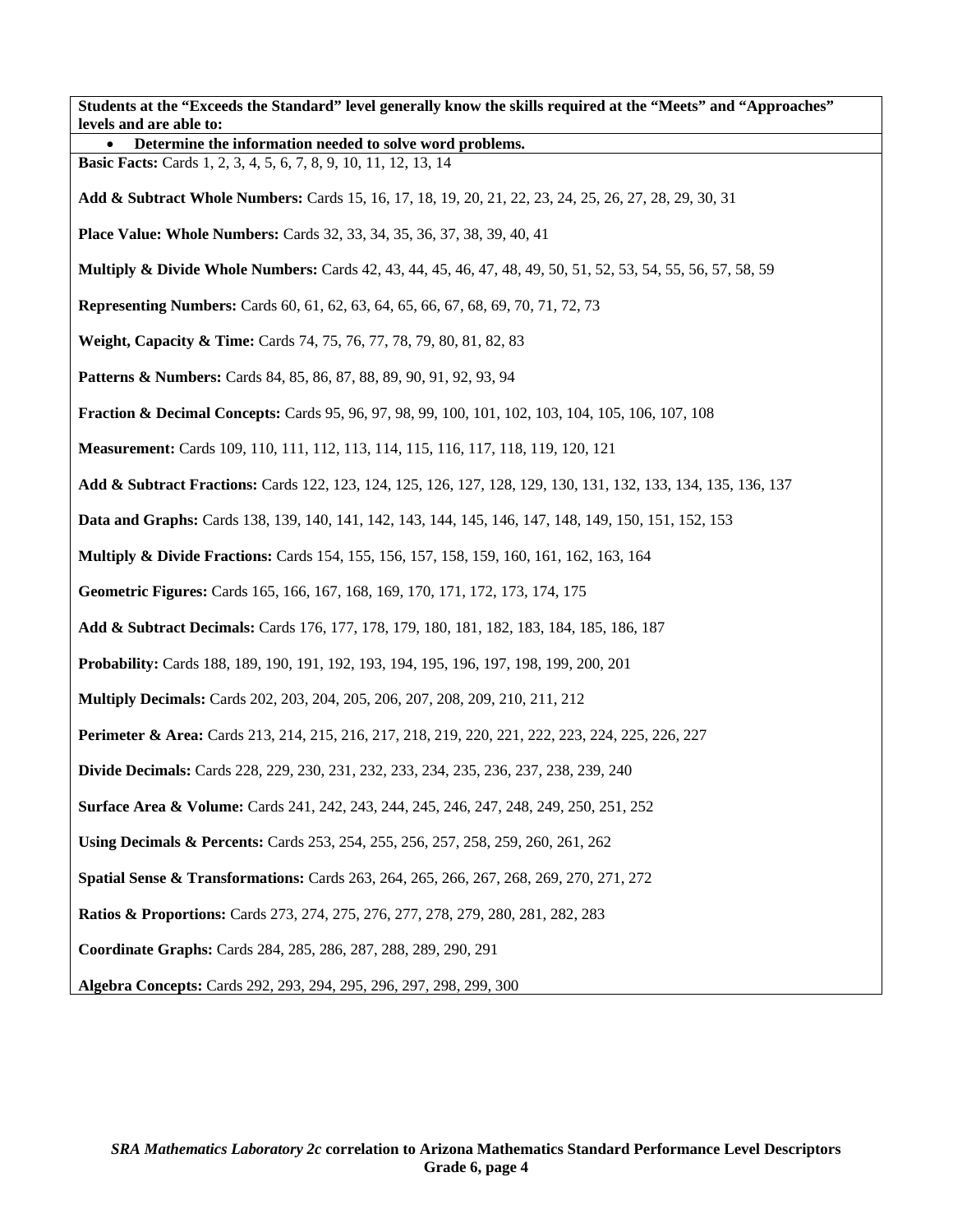• **Convert simple decimals into fractions.** 

**Place Value: Whole Numbers:** Card 37

**Fraction & Decimal Concepts:** Cards 103, 104, 105, 106, 107, 108

**Divide Decimals:** Cards 239, 240

**Using Decimals & Percents:** Card 253

**Students at the "Meets the Standard" level generally know the skills required at the "Approaches" levels and are able to:** 

• **Compare and order whole numbers, mixed numbers, fractions, and decimals.** 

**Place Value: Whole Numbers:** Cards 34, 35, 36, 39, 40, 41

**Representing Numbers:** Cards 64, 65, 66

**Fraction & Decimal Concepts:** Cards 99, 100, 101, 106, 107, 108

**Ratios & Proportions:** Cards 276, 277

**Students at the "Meets the Standard" level generally know the skills required at the "Approaches" levels and are able to:** 

• **Find the shortest route between two vertices (points) on a vertex-edge graph.** 

**Coordinate Graphs:** Cards 288, 289, 290, 291

**Students at the "Meets the Standard" level generally know the skills required at the "Approaches" levels and are able to:** 

• **Interpret data displays.** 

**Data and Graphs:** Cards 138, 139, 141, 142, 143, 144, 145, 146, 147, 148, 149, 150, 151, 152, 153

**Students at the "Meets the Standard" level generally know the skills required at the "Approaches" levels and are able to:** 

• **Identify and evaluate expressions that represent word problems.** 

**Basic Facts:** Cards 1, 2, 5, 6, 8, 9, 10, 11, 14

**Multiply & Divide Whole Numbers:** Card 56

**Algebra Concepts:** Cards 292, 293, 294, 295, 296, 297, 298, 299, 300

**Students at the "Meets the Standard" level generally know the skills required at the "Approaches" levels and are able to:** 

• **Use protractors to measure angles.** 

**Measurement:** Cards 112, 113, 115, 116, 117, 118, 120, 121

**Geometric Figures:** Cards 169, 171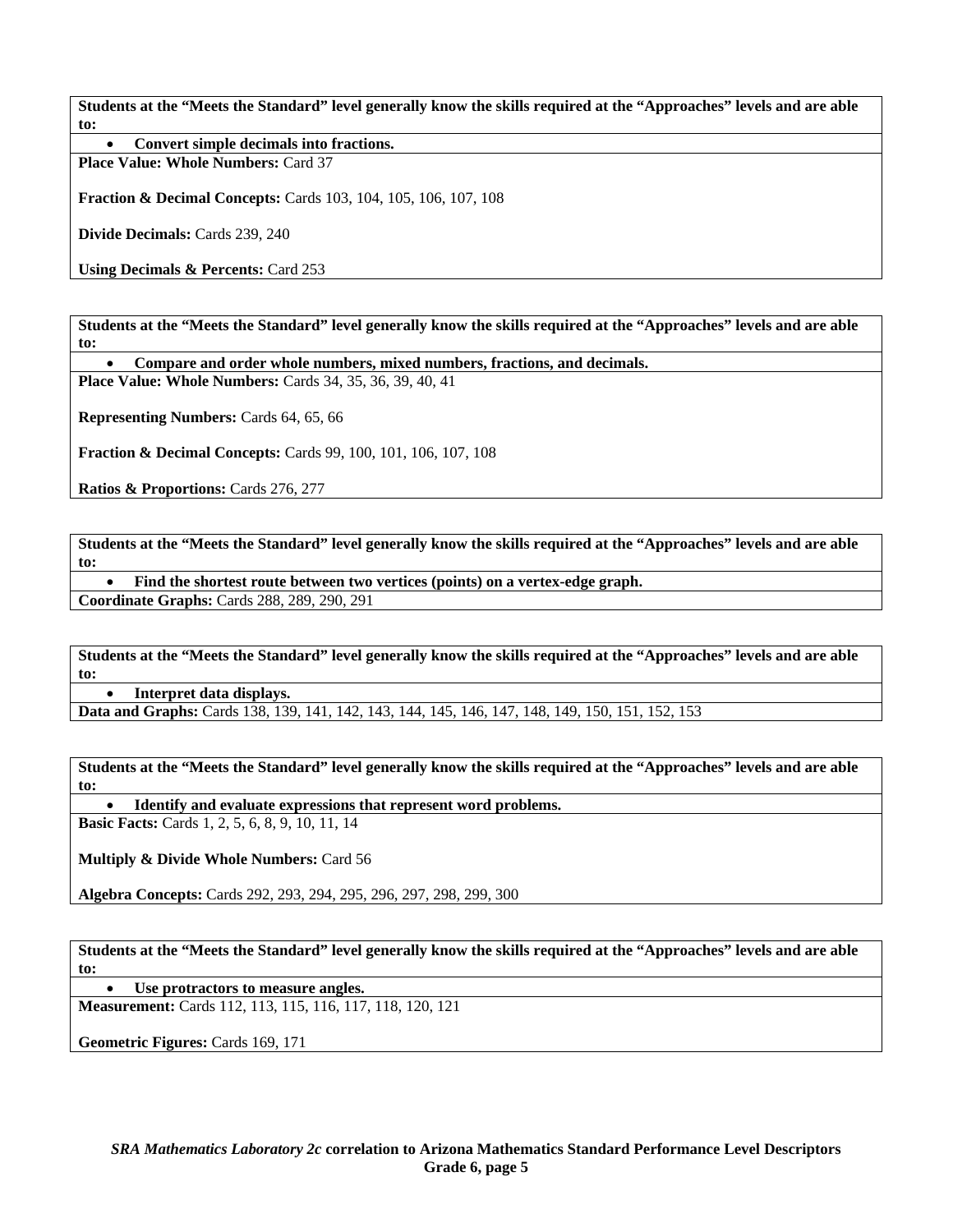• **Apply properties of circles.** 

**Perimeter & Area:** Cards 224, 225, 226, 227

**Students at the "Meets the Standard" level generally know the skills required at the "Approaches" levels and are able to:** 

• **Solve logic problems involving order.** 

This concept is not covered at this level.

**Students at the "Approaches the Standard" level generally know and are able to:**  • **Apply order of operations to simplify expressions.** 

**Basic Facts:** Cards 12, 14

**Algebra Concepts:** Cards 294, 295, 296, 300

**Students at the "Approaches the Standard" level generally know and are able to:**  • **Multiply fractions with unlike denominators. Multiply & Divide Fractions:** Cards 154, 155, 156, 157, 158

# **Students at the "Approaches the Standard" level generally know and are able to:**

• **Round decimals to the nearest whole number.** 

**Add & Subtract Decimals:** Cards 177, 181, 182, 187

**Students at the "Approaches the Standard" level generally know and are able to:** 

• **Identify greatest common factors. Patterns & Numbers:** Cards 84, 85, 89

**Fraction & Decimal Concepts:** Cards 98, 99, 101

**Add & Subtract Fractions:** Cards 122, 123, 124, 125, 126, 128, 129, 130, 132, 133, 134, 135, 136, 137

**Multiply & Divide Fractions:** Cards 155, 156, 157, 158, 160, 161, 162, 163, 164

**Students at the "Approaches the Standard" level generally know and are able to:**  • **Interpret data displays. Data and Graphs:** Cards 138, 139, 141, 142, 143, 144, 145, 146, 147, 148, 149, 150, 151, 152, 153

**Students at the "Approaches the Standard" level generally know and are able to:**  Use estimation strategies to solve word problems.

**Add & Subtract Whole Numbers:** Cards 15, 16, 17, 23, 24, 25

**Multiply & Divide Whole Numbers:** Cards 44, 49, 51, 59

**Add & Subtract Fractions:** Cards 127, 129, 131, 137

**Add & Subtract Decimals:** Cards 177, 181, 182, 187

**Divide Decimals:** Card 228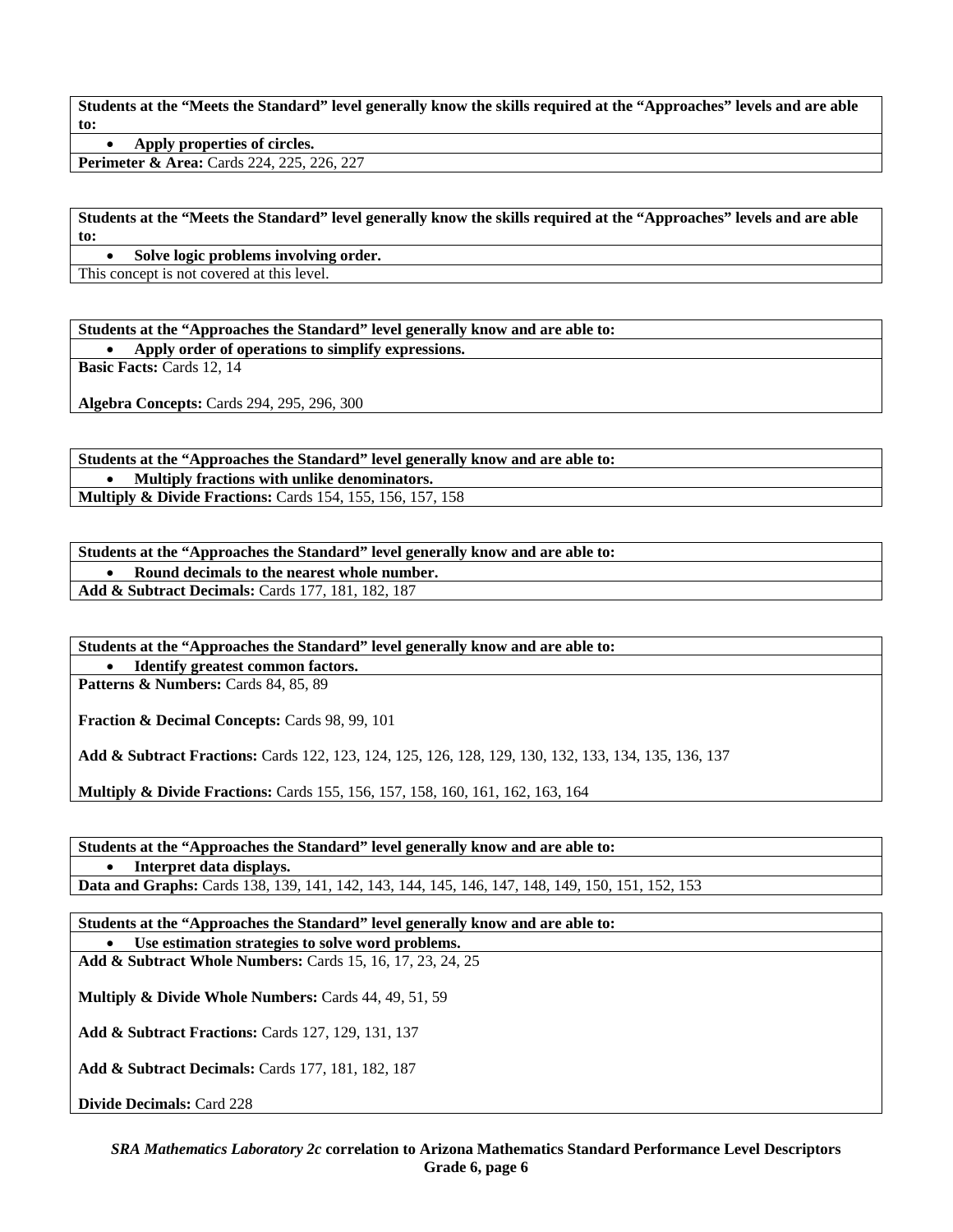#### **Students at the "Approaches the Standard" level generally know and are able to:**  • **Determine the most reasonable outcome of a probability experiment.**

**Probability:** Cards 191, 192, 193, 194, 195, 196, 197, 198, 199, 200, 201

**Students at the "Approaches the Standard" level generally know and are able to:**  • **Express the results of probability experiments as fractions and decimals. Probability:** Cards 192, 193, 194, 195, 196, 201

**Students at the "Approaches the Standard" level generally know and are able to:**  • **Identify the rules used to create and extend patterns and functions.** 

**Basic Facts:** Cards 11, 14

**Add & Subtract Whole Numbers:** Cards 26, 31

**Multiply & Divide Whole Numbers:** Cards 55, 59

**Patterns & Numbers:** Cards 86, 89, 91, 94

**Students at the "Approaches the Standard" level generally know and are able to:** 

• **Solve simple equations with one variable.** 

**Basic Facts:** Cards 1, 2, 5, 6, 8, 11, 14

**Add & Subtract Whole Numbers:** Cards 26, 31

**Multiply & Divide Whole Numbers:** Cards 55, 56, 59

Patterns & Numbers: Cards 91, 94

**Algebra Concepts:** Cards 292, 293, 294, 295, 296, 297, 298, 299, 300

**Students at the "Approaches the Standard" level generally know and are able to:** 

• **Recognize common geometric solids. Geometric Figures:** Cards 174, 175

**Surface Area & Volume:** Cards 241, 242, 243, 244, 245, 246, 247, 248, 249, 250, 251, 252

**Students at the "Approaches the Standard" level generally know and are able to:**  • **Identify transformations and tessellations of geometric shapes. Spatial Sense & Transformations:** Cards 268, 269, 270, 271, 272

**Students at the "Approaches the Standard" level generally know and are able to:** 

• **Classify triangles.** 

**Measurement:** Cards 117, 121

**Geometric Figures:** Card 167

**Students at the "Approaches the Standard" level generally know and are able to:** 

• **Estimate linear measurements to the nearest ¼-inch.** 

**Measurement:** Cards 109, 110, 111, 113